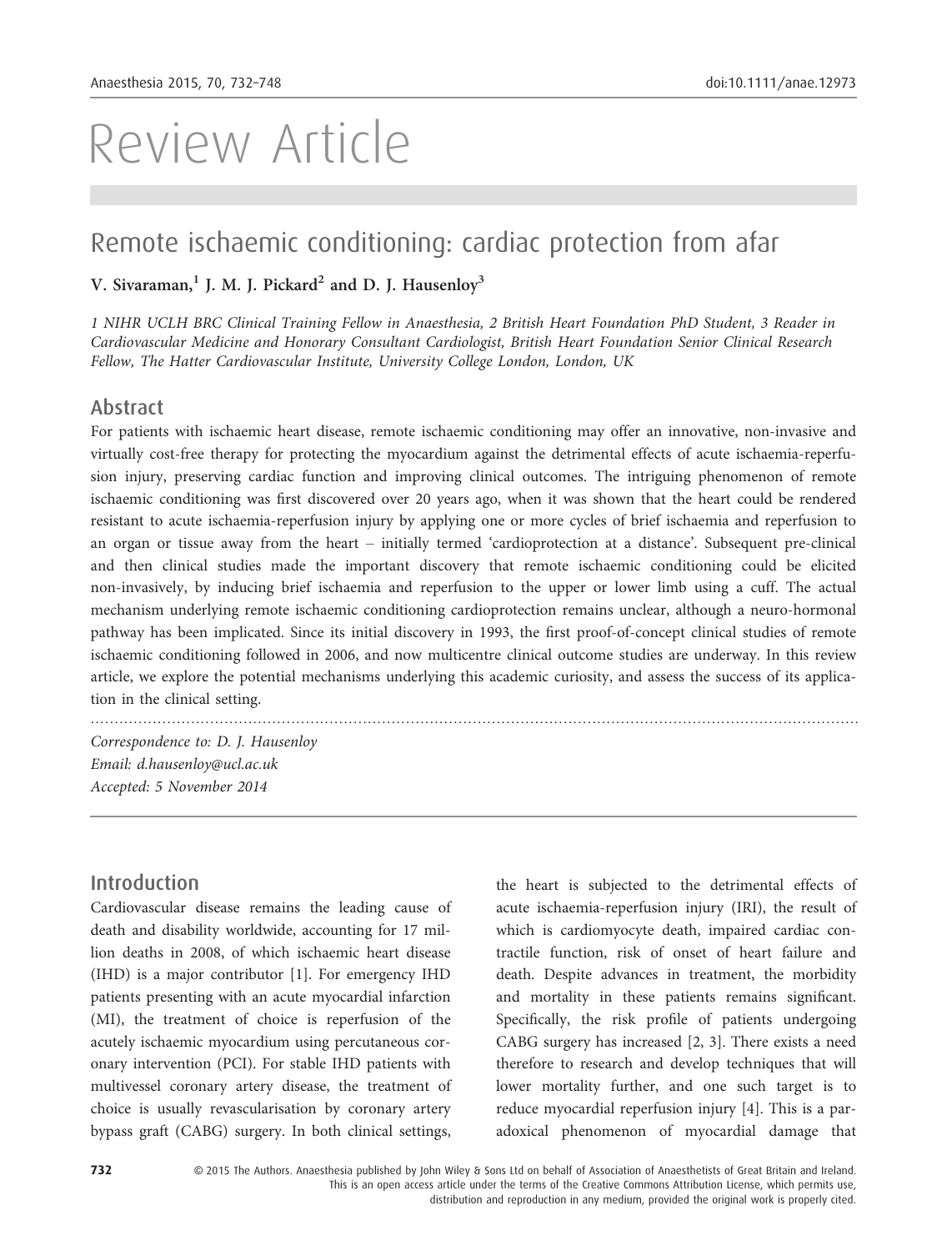occurs on return of blood supply to the ischaemic myocardium [5]. The exact contribution of reperfusion injury to the overall infarct size has been difficult to quantify, but it has been estimated to be in the region of 50% of the final infarct size [6]. Therefore, novel therapeutic interventions are required to protect the heart against the detrimental effects of acute IRI.

In this review article, we discuss the non-invasive, virtually cost-free strategy of remote ischaemic conditioning (RIC), which has made the leap from being an academic curiosity to a potential clinical therapy.

#### Methods

We undertook a PubMed search using the keywords myocardial infarction, reperfusion, ischaemia, remote, preconditioning, postconditioning, perconditioning, cardiac and vascular surgery, CABG, coronary intervention, and cardiopulmonary bypass and reviewed papers retrieved using these search terms. In addition, references to papers were examined, and papers of relevance were also reviewed. Certain landmark papers have been referred to, independent of the PubMed search criteria.

## RIC: history and evolution

The endogenous cardioprotective phenomena of ischaemic preconditioning, first discovered in 1986 [7], and ischaemic postconditioning, later described in 2003 [8], have the ability to protect the heart against acute lethal IRI, and are reviewed elsewhere in this journal [9, 10]. The major disadvantage of ischaemic preconditioning and ischaemic postconditioning, however, is the requirement to apply an invasive intervention directly to the heart. In this regard, the phenomenon of RIC, which allows the protective stimulus to be applied to an organ or tissue away from the heart, has the advantage.

The first experimental study to describe this cardioprotective phenomenon was published by Przyklenk et al. in 1993 [11]. In a canine heart model, applying 45 min cycles of occlusion and reflow to the circumflex coronary artery reduced infarct size induced by 45 min occlusion and 3 h reperfusion of the left anterior descending artery, suggesting that cardioprotection could be transferred from one coronary territory

to another. This transfer of cardioprotection was then extended to a remote organ, the kidney, by McClanahan et al., who demonstrated that 10 min of occlusion and reflow in the renal artery could reduce infarct size induced by 30 min ligation and 3 h reperfusion of the left main coronary artery, extending the paradigm from intra-cardiac to inter-organ protection [12]. Subsequent experimental studies have reported that the preconditioning stimulus could be applied to a number of different organs remote from the heart, including the intestine, liver and brain. However, in terms of facilitating the translation of RIC into the clinical setting, the major advance was made by Birnbaum et al., who discovered that the RIC stimulus could be applied to the gastrocnemius muscle of the hindlimb, by partially occluding the femoral artery [13]. Furthermore, Oxman et al. demonstrated that the conditioning stimulus could be applied non-invasively, using a tourniquet applied to the hindlimb [14]. The discovery that RIC could be elicited non-invasively, by simply inflating and deflating a cuff placed on the upper arm or leg in human volunteers, greatly facilitated its translation into the clinical setting (see below).

One other major advantage of RIC is its ability to confer cardioprotection when applied at a number of different time points in relation to the index myocardial ischaemia-reperfusion episode, a feature that has also facilitated its clinical application. The early experimental studies focused on applying the conditioning stimulus immediately before the index myocardial ischaemic episode (remote ischaemic preconditioning), with subsequent experimental studies reporting efficacy with the conditioning stimulus applied at varying time points. These include 12–24 h before the index myocardial ischaemic episode (delayed remote ischaemic preconditioning); after the onset of myocardial ischaemia, but before reperfusion (remote ischaemic perconditioning); at the onset of myocardial reperfusion (remote ischaemic postconditioning); and most recently, even after 15 min of myocardial reperfusion has elapsed (delayed remote ischaemic postconditioning).

#### Mechanisms underlying RIC

The actual mechanistic pathway underlying RICinduced cardioprotection remains unclear, but it can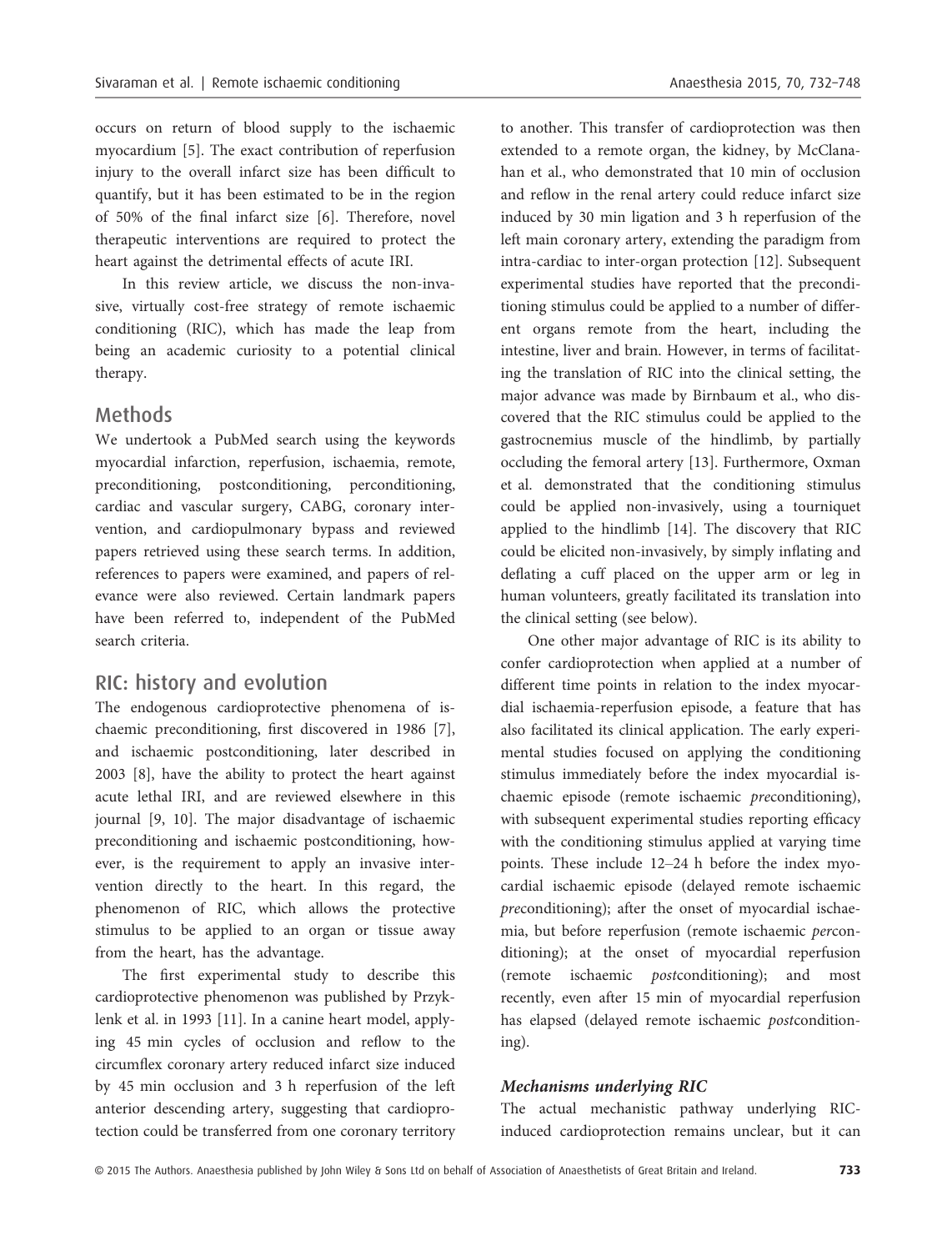be divided into three interrelated events: (i) generation of the cardioprotective signal in the conditioned remote organ or tissue; (ii) the pathway that conveys the cardioprotective signal from the conditioned remote organ or tissue to the heart; and (iii) the activation of intracellular signalling pathways within the heart that mediate the cardioprotective effect (Fig. 1). The current paradigm dictates there are both neural and humoral aspects to (i) and (ii), and their involvement and potential interdependence are discussed below. The myocardial signalling pathways are thought to be similar to those that are recruited in ischaemic preconditioning.

A number of experimental studies have implicated a blood-borne factor(s) generated in the RIC-treated animal as potential mediators of cardioprotection. The



Figure 1 Hypothetical model highlighting potential mechanistic pathways underlying remote ischaemic conditioning. It has been proposed that brief non-lethal periods of ischaemia-reperfusion applied to the upper or lower limb, using serial inflation/deflations of a cuff, causes the release of local autocoids (such as adenosine, bradykinin, opioids) which then activate sensory afferent neurones in the upper or lower limb that in turn relay the cardioprotective signal to the dorsal motor vagal nucleus (DMVN) in the brainstem. At this point, it is not clear how the cardioprotective signal reaches the heart or other organs. Several hypotheses have been suggested. (1) Activation of nuclei within the DMVN results in increased vagal nerve firing to the heart, which via the release of acetylcholine (Ach), and subsequent activation of muscarinic Ach receptors, induces the cardioprotective phenotype. (2) It is largely agreed that a blood-borne dialysable cardioprotective factor is released into the systemic circulation, from where it conveys the cardioprotective effect to the heart and other organs. However, the actual source of the blood-borne cardioprotective factor is not clear, although possibilities include: (i) the conditioned limb itself; (ii) the central nervous system, possibly the brainstem; (iii) pre-/postganglionic parasympathetic nerve endings within the heart; or (iv) a non-conditioned remote organ/tissue.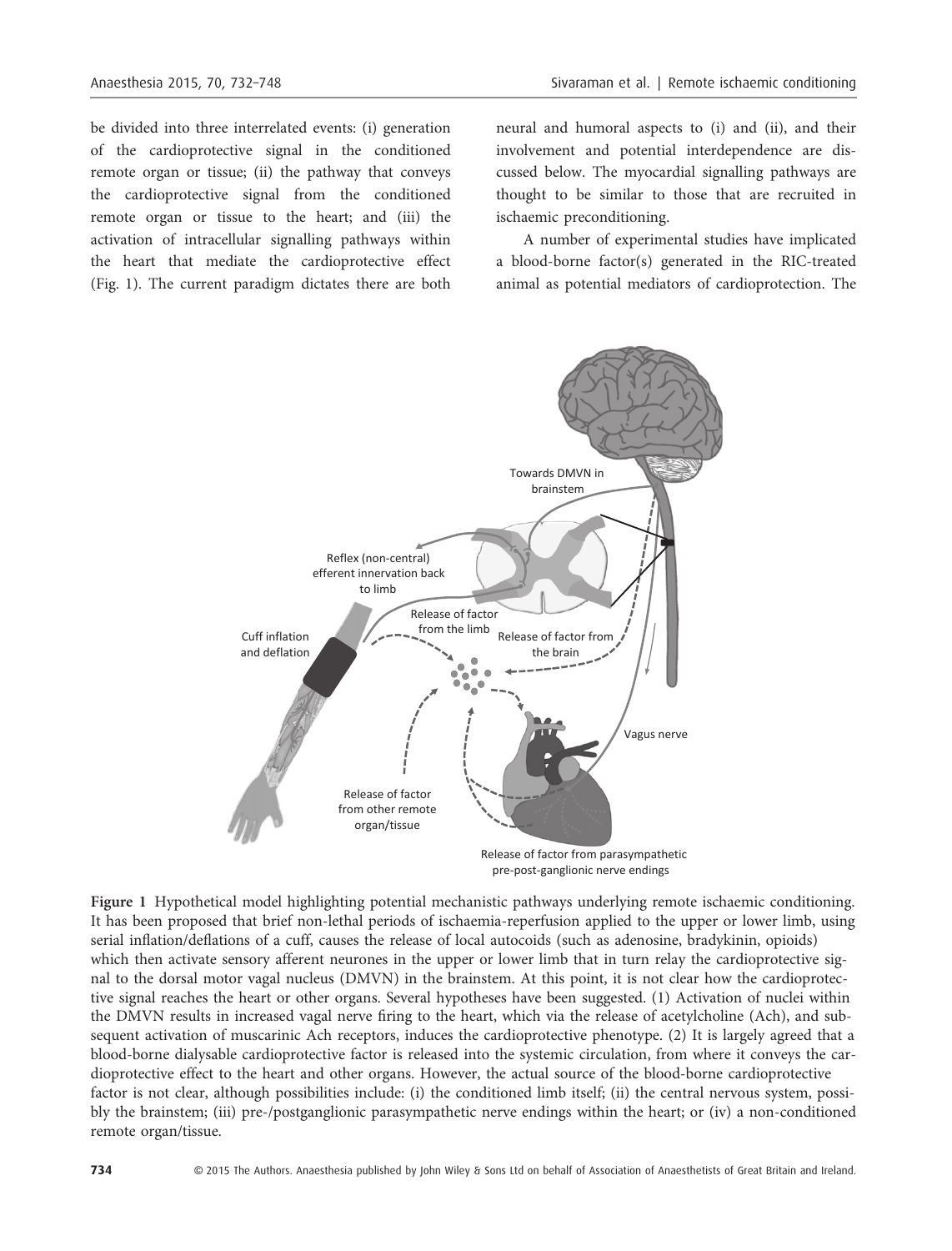evidence for this is derived from the following studies. Gho et al. noted that RIC would only protect the heart if the conditioned intestine was reperfused, suggesting that reperfusion was required to wash the cardioprotective factor out of the conditioned tissue [15]. Dickson et al. [16, 17] discovered that the ischaemic preconditioning effect could be transferred from one rabbit to another non-preconditioned rabbit, first via whole blood transfusion, and second via transfer of coronary effluent (IPC effluent) from a preconditioned, to a naïve isolated heart. Hence, the presence and necessity of a blood-borne cardioprotective factor is clear. This model has been reproduced across several species [18–20], and has played a central role in recent characterisation of the humoral factor. Preliminary evidence suggested that an intact opioid receptor system was required for protection to occur [19, 21]; however, opioid levels were not raised in IPC effluent [21]. A subsequent study demonstrated raised adenosine levels in IPC effluent and, via use of the adenosine receptor blocker, 8-(-p-sulfophenyl) theophylline (8-SPT), that adenosine receptor activation was required for effluent-mediated protection [22]. Combined together, this evidence could suggest adenosine and opioid receptor cross-talk [23, 24].

Current evidence suggests the factor is between 3.5 and 30 kDa, thermolabile and hydrophobic. Using dialysis membranes to fractionate the proteins within coronary effluent or serum according to their molecular weight, several studies demonstrated the factor to be smaller than 30 kDa [19, 20] and, crucially, larger than 3.5 kDa [18]. This would suggest that small molecules, such as adenosine and opioids, are not essential for RIC (adenosine 267.24 Da, opioids 500–800 Da, bradykinin 1060.22 Da). Moreover, using a series of chromatographic and heating steps, it was proposed that the factor was both thermolabile and hydrophobic, indicating it may be a protein [18, 20]. Proteomic analysis of plasma, via a combination of two-dimensional gel electrophoresis and mass spectrometry, unmasked an altered plasma proteome following RIC. Studies by Lang et al., Hepponstall et al. and Hibert et al. found 4, 51 and 30 differentially expressed proteins, respectively, in RIC plasma relative to control [25–27]. These proteins, linked to the regulation of various cellular functions, including the acute phase

response, immune response, haemostasis and lipid transport, suggested a complex interaction of signalling pathways in response to RIC. Broad proteomic analyses, however, are not well suited to the hypothesis of a single, small, low-abundance protein conveying the cardioprotection, because of the large number of highabundance proteins in plasma. With this in mind, two studies have analysed coronary effluent using liquid chromatography and mass spectrometry, the advantage being that the majority of plasma proteins (high-abundance) are removed [22, 28]. Initial investigation revealed 185 unique proteins in coronary effluent, following five cycles of 5 min global ischaemia, and 11 min reperfusion in an isolated rat heart. Only 30.3% were plasma proteins, with the remainder originating from the cytoplasm and various intracellular organelles. A subsequent study alluded in the discussion to a proteomic (liquid chromatography/mass spectrometry) analysis of coronary effluent from isolated rat hearts, which found that 8–10 peptides were increased by > 50% relative to control effluent, with in the order of 100 uncharacterised ions corresponding to metabolites or proteins [22]. Thus, although highabundance proteins are largely excluded in coronary effluent, a significant amount of protein is still released, indicating that effluent must be further fractionated before mass spectrometry, if a potential biomarker is to be found.

Several experimental studies have suggested that the cardioprotective effect elicited by a RIC stimulus delivered in vivo was still present, even when the heart was isolated and subjected to acute MI either on a Langendorff apparatus (isolated perfused hearts) [29], or in a transplanted recipient animal [30]. These findings suggest that an intact neural pathway to the heart was not required for RIC cardioprotection during the acute MI, but it does not of course exclude the need for an intact neural pathway at the time of the RIC stimulus.

Although the identity of the blood-borne cardioprotective mediator of RIC remains unknown, a number of candidate molecules have been suggested including opioid [21], adenosine [22], bradykinin [31], erythropoietin, calcitonin gene related peptide, stromal derived factor 1-alpha (SDF1-a) [32], hypoxia inducible factor 1-alpha (HIF1- $\alpha$ ) and nanoparticles produced by cells called exosomes [33].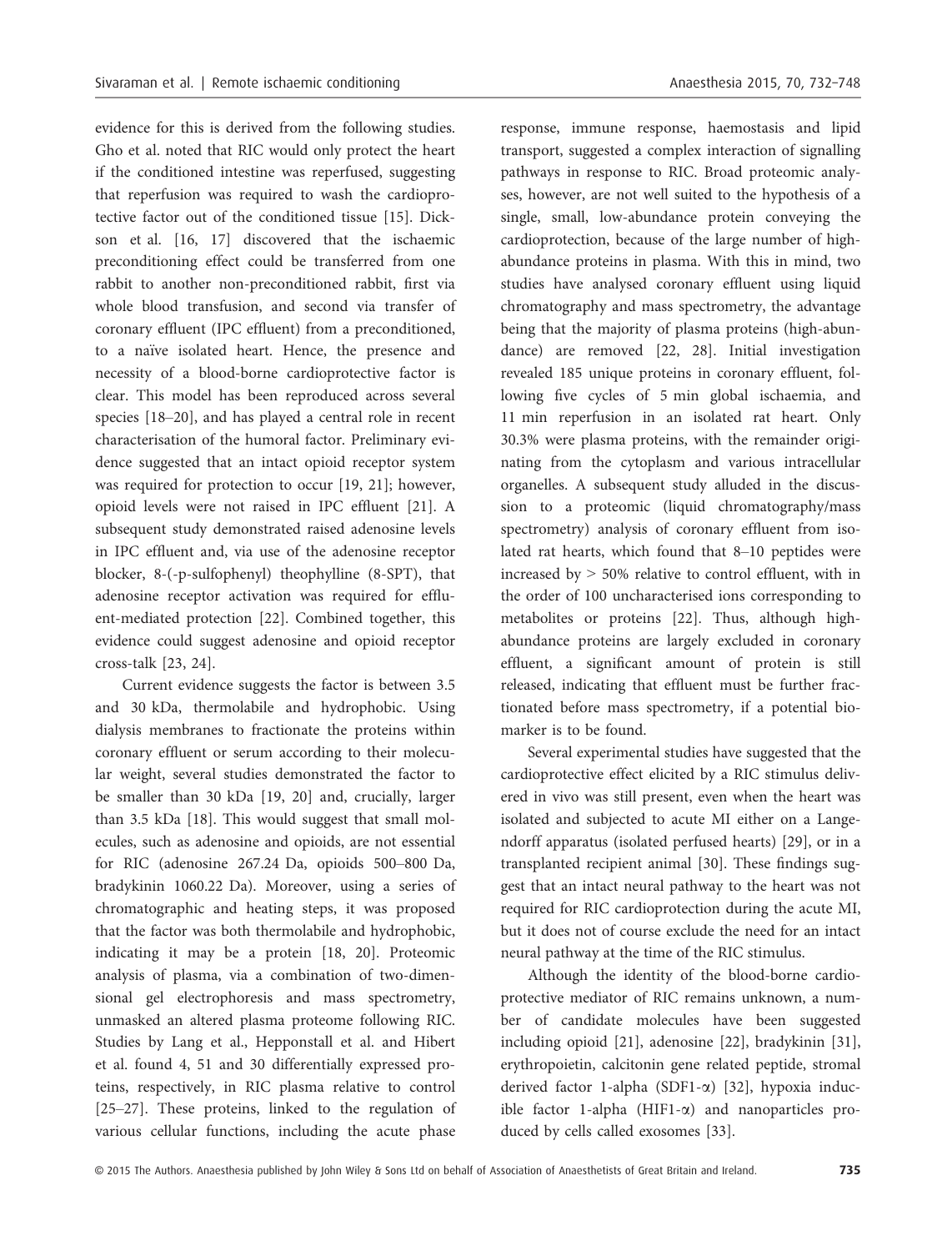A number of experimental studies have suggested the involvement of a neural pathway in RIC cardioprotection. The evidence for this is summarised below. Gho et al. first noted that the ganglion blocker, hexamethonium, blocked RIC-induced cardioprotection elicited by intestinal conditioning, thereby implicating a role for the autonomic ganglia of the sympathetic and parasympathetic nervous systems in inter-organ protection [15]. A subsequent study in human volunteers confirmed that trimethaphan, an autonomic ganglionic blocker, abrogated limb RIC protection of endothelial function [34]. Two studies, however, did not show any abolition of RIC with hexamethonium [35, 36], suggesting that further investigation is perhaps necessary.

Given the involvement of the autonomic nervous system in RIC, it is logical to hypothesise that the RIC cardioprotection is dependent on an intact sensory afferent neuronal pathway at the remote organ or tissue. Indeed, transection of the femoral nerve before application of the RIC stimulus abolishes cardioprotection [37, 38]. Moreover, Ding et al. noted that brief renal artery occlusion resulted in increased afferent renal nerve activity, and nerve transection also abolished RIC-induced cardioprotection [39]. Similarly, direct stimulation of the sensory nerve of the remote organ or tissue has been reported to reproduce the cardioprotective effect elicited by RIC [40–42]. Finally, stimulation of cutaneous sensory nerves, using either topical application of capsaicin [43] or surgical skin incision (see later section on remote preconditioning of trauma) [44, 45], has been reported also to mimic RIC cardioprotection.

The question arose, therefore, of how the brief ischaemic burden to the tissue or organ is translated to sensory afferent activation. Experimental studies have demonstrated that the application of brief ischaemia–reperfusion to a remote organ or tissue generates factors such as adenosine [39, 46, 47], bradykinin [31] and calcitonin gene related peptide [48] in the remote organ or tissue, which then stimulate the local sensory neural afferent pathway. Indeed, the adenosine receptor antagonist 8-SPT abrogated the increased afferent renal nerve activity observed by Ding et al. following brief renal artery occlusion [39]. In addition, intra-arterial injection of adenosine, while not at a level sufficient to elicit cardioprotection alone, was able to induce cardioprotection via a mechanism requiring an intact sciatic nerve [38]. Thus, it seems RIC induces local release of a neuro-active factor that in turn activates sensory afferent neurones, and initiates the cardioprotective message.

The final element concerns the efferent limb of the neural pathway to the heart. Initial studies demonstrated that vagal nerve stimulation [49, 50] mimicked the cardioprotective effect of RIC, whereas with bilateral vagotomy this was abrogated [49, 50]. An elegant study by Mastitskaya et al. demonstrated, using optogenetics, that activation of the dorsal motor nucleus of the vagus nerve was sufficient to induce cardioprotection [51]. Moreover, this effect was abrogated in the presence of atropine. Two papers, however, question this paradigm; first, spinal cord transection at C7, by removing central nervous innervation, did not abolish the remote preconditioning of trauma [52]. Second, there is evidence that vagal nerve stimulation before index ischaemia increases infarct size [53].

Initial experimental studies had implicated a blood-borne cardioprotective pathway, and an intact neural pathway to the conditioned organ or tissue. Recent studies have investigated the interaction between these two signalling components.

It has been reported that RIC by limb ischaemia or intra-arterial adenosine releases a dialysable bloodborne cardioprotective factor(s), the release of which required intact sensory innervation of the limb and was blocked by pre-treatment with the nitric oxide (NO) donor, S-nitroso-N-acetylpenicillamine [38]. Interestingly, production of NO, via activation of NO synthase, is seemingly not required for production of the cardioprotective factor, but is required for induction of the protective phenotype [54].

An important experimental study by Redington et al. demonstrated that either direct femoral nerve stimulation or topical application of capsaicin generated a dialysate that was able to reduce MI size in a naïve isolated rabbit heart, providing the first evidence that the neural pathway to the conditioned limb was required to generate the blood-borne cardioprotective factor [43].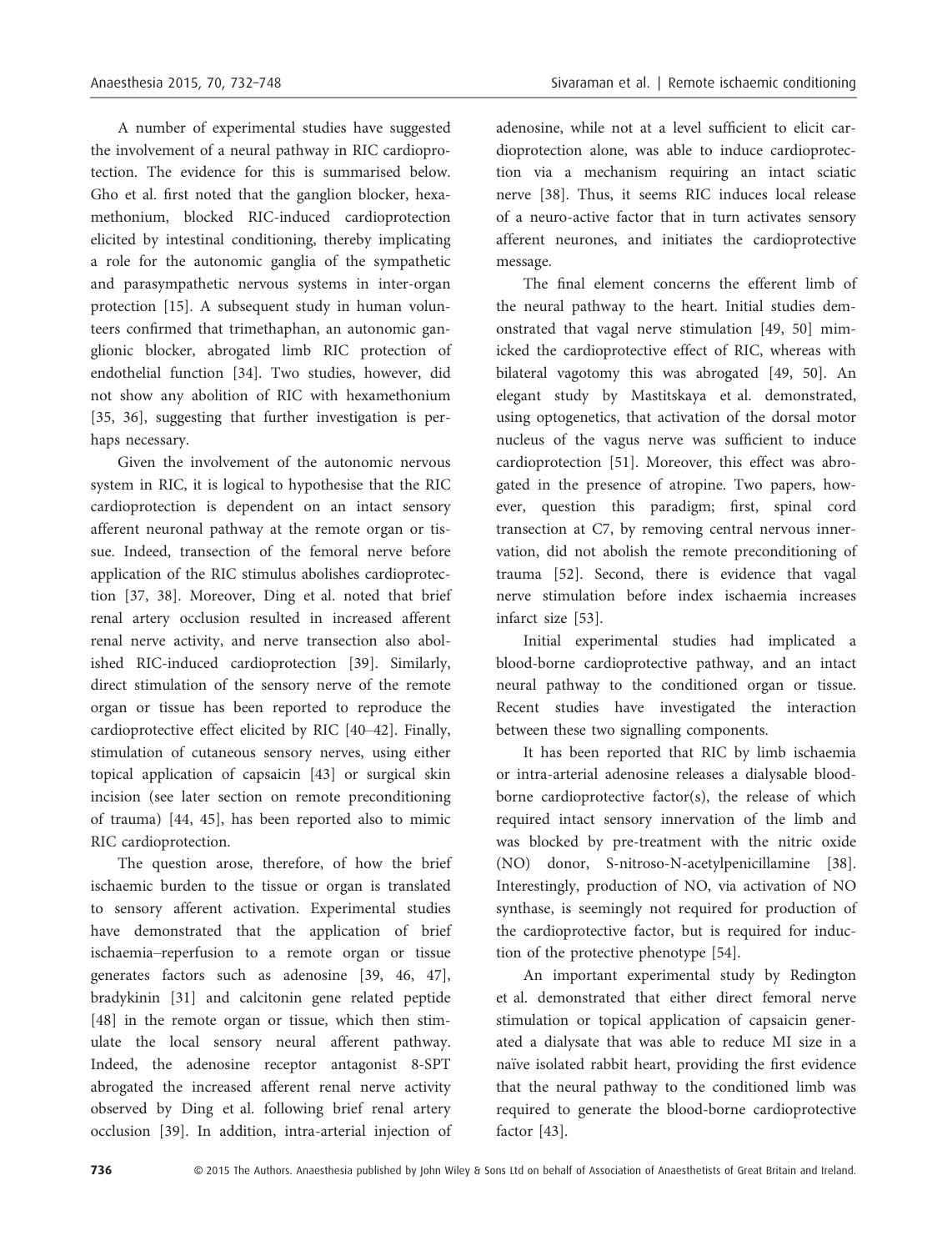In an interesting clinical study, Jensen et al. found that plasma dialysate obtained from RIC-treated diabetic patients with sensory neuropathy failed to limit MI size in an isolated naïve rabbit heart, although plasma dialysate harvested from RIC-treated non-diabetic and diabetic patients without sensory neuropathy was cardioprotective [55]. Therefore, the current paradigm suggests that the conditioned limb generates adenosine in the local circulation, which then activates the sensory neural pathway (through a mechanism dependant on NO), leading to the activation of dorsal nuclei within the brainstem. How the cardioprotective signal is then conveyed from the brainstem to the heart remains unclear. The current evidence suggests the presence of both vagal and humoral influences [43, 51].

The concept of remote preconditioning of trauma originally arose from the observation that patients who had undergone abdominal aortic aneurysm (AAA) surgery had a greater risk for MI, a greater infarct size and increased mortality compared with those who had not undergone surgery. Indeed, Ren et al. observed that infarct size in mice increased with prior remote vascular surgery [44]. However, they subsequently demonstrated that a small cutaneous incision to the abdomen was able to limit MI size, in a manner similar to RIC. Two further studies have described such a phenomenon, with the current paradigm suggesting the protection occurs via activation of  $A\delta$ - and Csensory afferent neurons [45, 52], which confer protection to the heart, perhaps independent of central innervation.

There is some evidence, although inconsistent, that a systemic inflammatory response is obtained in the setting of reperfusion injury. Reperfusion injury per se is associated with a neutrophilic infiltration within the target organ [4]. Remote ischaemic conditioning seems to have an anti-inflammatory effect. For instance, a group conducting experiment on skeletal muscle flaps noted that RIC reduced the number of leucocytes adhering the postcapillary venules [56]. Similarly, RIC decreased overall levels of interleukin-1 $\beta$  and interleukin-6 in a porcine model of lung IRI. In a human forearm endothelial model of IRI, neutrophil adhesion was reduced by RIC, as was phagocytosis [57]. Even pro-inflammatory gene expression in leucocytes

appears to be suppressed, while anti-inflammtory gene expression is up-regulated [58]. However, when a panel of circulating cytokines was analysed in adults and children undergoing cardiac surgery, RIC did not produce any changes in anti-inflammatory or proinflammatory cytokines [59, 60]. In a similar study by Albrecht et al., circulating levels of interleukin-1 $\beta$ , interleukin-8 and tumour necrosis factor-a were increased in patients subjected to RIC before cardiopulmonary bypass, compared with controls [61]. This pro-inflammatory response directly contradicts preclinical evidence and hence, the exact role of a systemic response is unclear and needs further investigation.

## Clinical translation of RIC

The first major step to the clinical translation of RIC was the discovery that the RIC stimulus could be delivered non-invasively, by simply applying cycles of inflation–deflation using a standard blood pressure cuff placed on the upper arm [62, 63]. The first study to investigate the effect of limb RIC protection of the heart, using this non-invasive intervention, was a small proof-of-concept clinical study published in 2000, comprising eight patients undergoing CABG surgery. The authors did not find any cardioprotection in patients randomly assigned to the limb RIC protocol (two cycles of 3 min upper arm cuff inflation, and 2 min deflation). Subsequently, Kharbanda et al. demonstrated in human volunteers that limb RIC (three cycles of 5 min cuff inflation–deflation) protected the contralateral limb against ischaemia-induced endothelial dysfunction, as assessed by flow-mediated dilatation [63]. This important study established the standard upper limb RIC protocol used in a number of subsequent clinical studies.

Remote ischaemic conditioning has been investigated in a number of different clinical settings of acute myocardial IRI:

(1) CABG surgery, in which the heart is subjected to global ischaemic injury as the heart goes onto cardiopulmonary bypass (CPB), followed by global reperfusion injury as the heart comes off CPB. The global acute IRI that results can be detected as peri-operative myocardial injury by measuring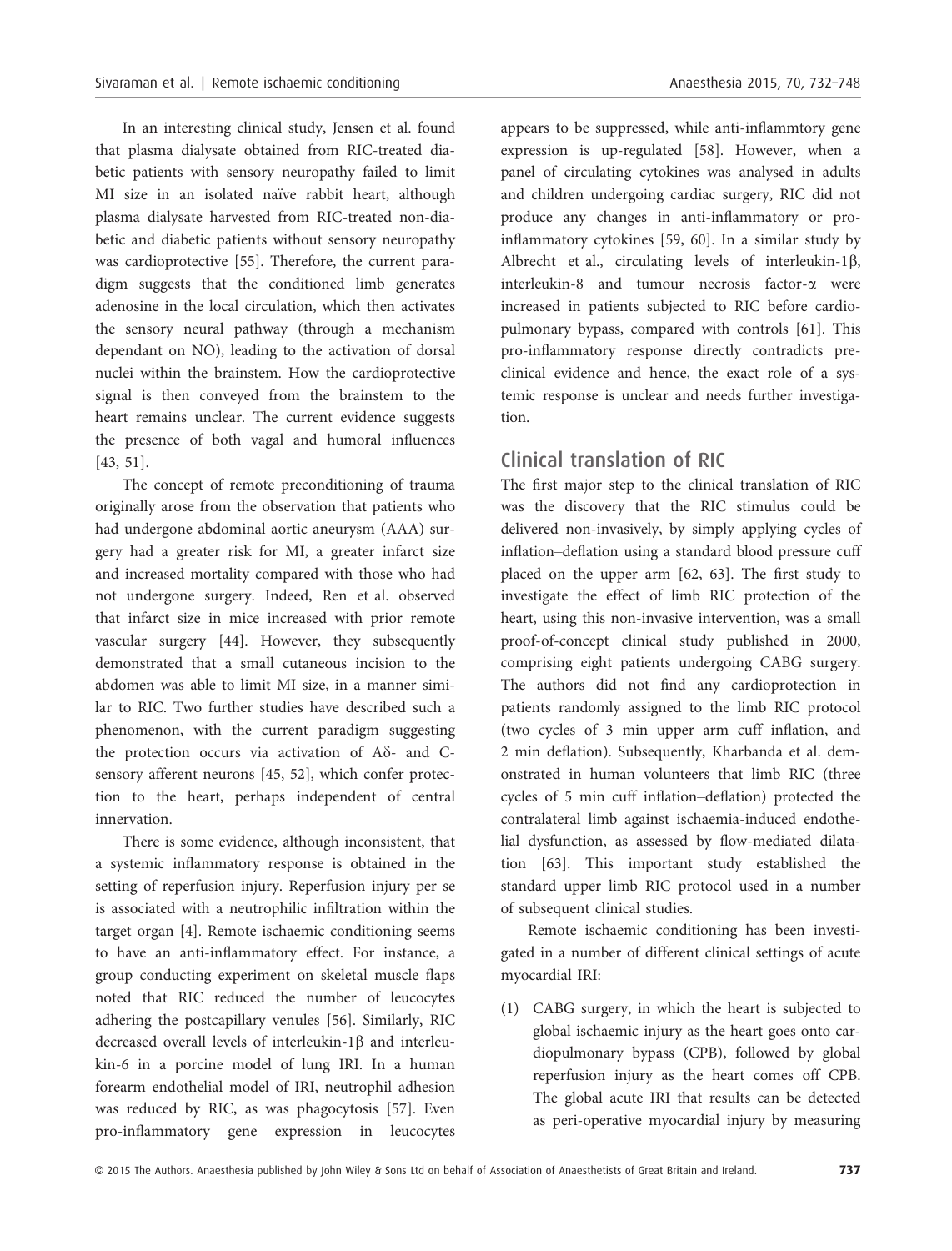a rise in serum cardiac enzymes such as creatinine kinase (CK-MB) and troponin T and I. It can also be detected as areas of late gadolinium enhancement (which corresponds to the area of myocardial necrosis) on cardiac magnetic resonance imaging;

- (2) Major non-cardiac vascular surgery, in which peri-operative myocardial injury measured by a rise in serum cardiac enzymes such as CK-MB and troponin T and I occurs in 20–30% of patients;
- (3) Elective PCI. One component of the peri-procedural myocardial injury that occurs during PCI is due to regional ischaemic injury and coronary microembolisation, the extent of which can be measured by the rise in serum cardiac enzymes;
- (4) ST-segment elevation MI (STEMI) treated by primary PCI. Patients presenting with an acute STEMI will usually have a major thrombotic occlusion in one of the major epicardial coronary arteries, resulting in acute myocardial ischaemia, the treatment for which is timely reperfusion using primary PCI. The price for restoring blood flow in the infarct-related artery, however, is further myocardial injury and cardiomyocyte death – termed myocardial reperfusion injury [4].

#### RIC in cardiac surgery

A protocol of four cycles of 5 min ischaemia-reperfusion of the forearm was applied to children before congenital heart surgery [60]. The group that had the RIC protocol had lower peri-operative myocardial injury, as determined by postoperative troponin I, lower inotropic requirements at 3 and 6 h, and lower airway pressures at 6 h postoperatively. In the adult cardiac surgical setting, our group was the first to provide evidence that RIC could be effective [64]. Remote ischaemic conditioning was applied after the induction of anaesthesia, in the form of three cycles of 5 min ischaemia-reperfusion of the forearm. In the 27 patients in the RIC group, there was a 43% reduction in peri-operative myocardial injury, as determined by troponin levels over 72 h, compared with the control group. Similar studies in the cardiac surgical setting have followed, and have confirmed the protective properties of RIC. For instance, a recent trial by Thielmann

et al. randomly assigned 329 elective CABG patients to either RIC or a sham protocol. The troponin release was not only lower in the RIC group, but this group also had a lower all-cause mortality when assessed after 1.54 years [65]. Table 1 gives a brief overview of the important clinical trials conducted in cardiac surgical patients.

The biggest limitations of the clinical trials in the cardiac surgical setting lie in their study design. The vast majority of them have been single-centre trials examining small groups of patients admitted for elective CABG surgery. This represents fewer than 50% of patients undergoing major cardiac surgery in England and Wales [78]. Moreover, most of the trials have been single-blinded, leaving room for bias. In fact, one meta-analysis suggests that single-blinded trials were mostly positive, while double-blinded ones were mostly negative [79]. Second, the primary endpoint used in almost all the trials was the area under the curve of a 48-h or 72-h collection of troponin or CK-MB postprocedure. While there is evidence that higher troponin and CK-MB levels after cardiac surgery are associated with increased mortality at one year, much of this evidence comes from small, single-centre trials, with a mixture of prospective, retrospective and posthoc analyses, as discussed in a meta-analysis by Petaja et al. [80]. This represents only a surrogate endpoint, and stronger clinical endpoints such as postoperative morbidity and mortality, and patient-centred indices such as quality of life, are lacking. Third, many of the initial studies excluded diabetic patients, as they were proof-of-concept trials. In fact, complex high-risk patients, with unstable angina, recent MI, renal disease and complex surgery, were not studied. Given that the cardiac surgical casemix is gradually increasing in risk profile, this represents another major drawback.

Two large multicentre, double-blinded randomised controlled trials aim to address these limitations. The ERICCA (Effect of Remote Ischaemic preConditioning on clinical outcomes in patients undergoing CABG surgery) trial, run by our group, is currently recruiting at 30 centres in the UK, and aims to recruit 1610 high-risk patients undergoing CABG, with or without valve surgery. The primary endpoints in this trial are cardiovascular death, non-fatal MI, coronary revascularisation and stroke at one year, with various second-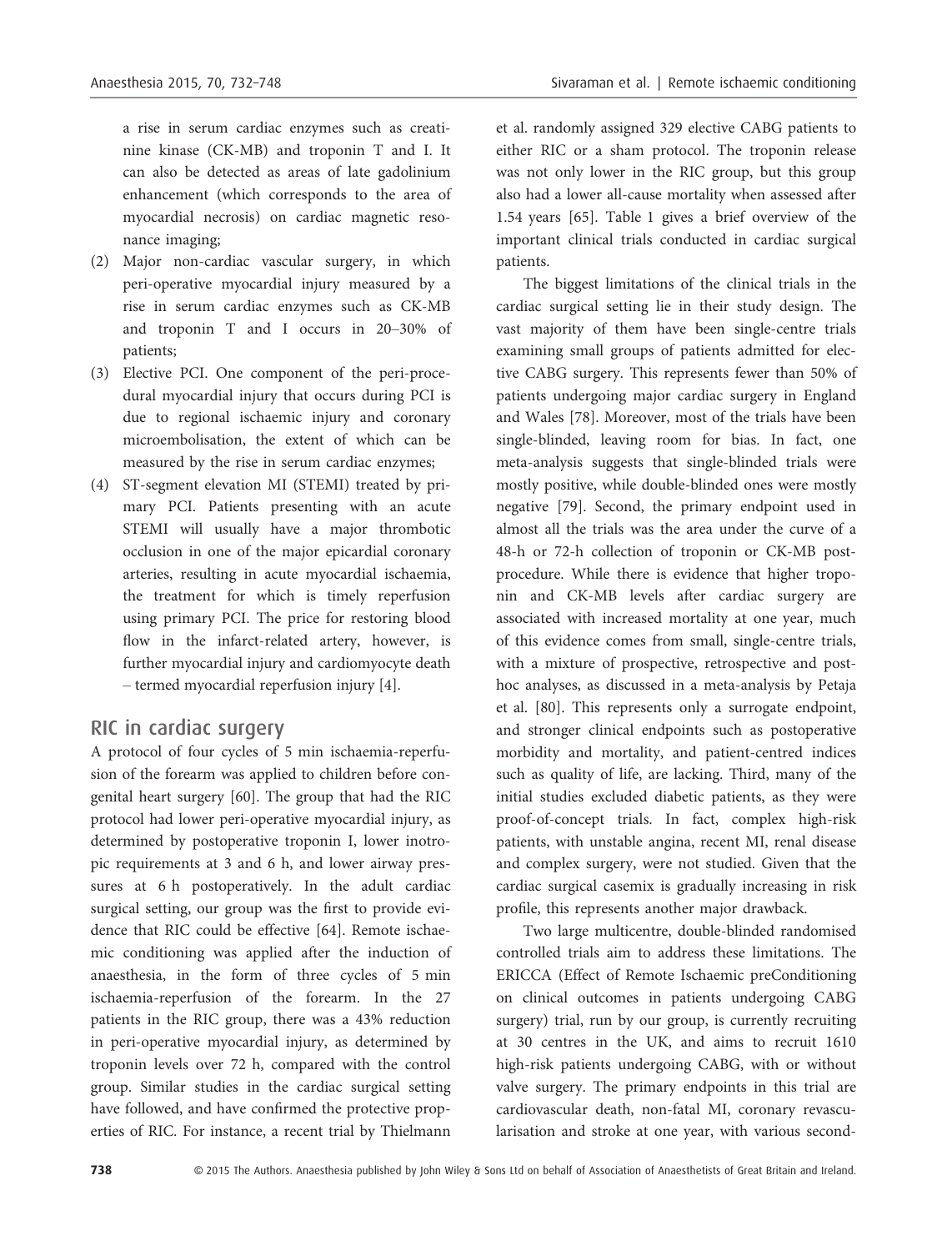| <b>Study</b>               | $\mathsf{n}$ | Details of surgery                                                                                           | Details of anaesthesia                                                                                             | <b>Study comments</b>                                                                                                | <b>Results</b>                                                                                         |
|----------------------------|--------------|--------------------------------------------------------------------------------------------------------------|--------------------------------------------------------------------------------------------------------------------|----------------------------------------------------------------------------------------------------------------------|--------------------------------------------------------------------------------------------------------|
| Cheung<br>et al. [60]      | 37           | Paediatric congenital<br>cardiac surgery<br>(blood cardioplegia)                                             | $I -$ sevoflurane<br>$M - isoflurane + air + O2$                                                                   | Single-blinded<br>Elective patients with<br>no co-morbidities                                                        | $\perp$ Tnl<br>↓ Inotrope score<br>at 3 and 6 h<br>L Airway resistance<br>at 6 h                       |
| Hausenloy<br>et al. [64]   | 57           | Elective adult CABG<br>surgery (cold blood<br>cardioplegia and<br>intermittent cross-<br>clamp fibrillation) | $I$ – midazolam + propofol/<br>etomidate + fentanyl<br>M - propofol TCI                                            | Single-blinded<br>Elective patients with<br>no co-morbidities                                                        | ↓ AUC of TnT (43%)                                                                                     |
| Venugopal<br>et al. [66]   | 45           | Elective adult CABG<br>surgery $\pm$ valve<br>(cold blood<br>cardioplegia only)                              | I - midazolam + propofol/<br>etomidate + fentanyl<br>$M -$ isoflurane + air +<br>$O2$ or propofol TCI              | Single-blinded<br>Elective patients with<br>no co-morbidities<br>Diabetes were not<br>studied                        | L AUC of TnT<br>$(42.2\%)$                                                                             |
| Thielmann<br>et al. [67]   | 53           | Elective CABG with<br>cold crystalloid<br>cardioplegia                                                       | I - sufentanil + etomidate<br>$M -$ isoflurane or propofol                                                         | Single-blinded<br>Elective patients with<br>no co-morbidities                                                        | L AUC of Tnl<br>$(44.5\%)$                                                                             |
| Hong<br>et al. [68]        | 130          | Elective off pump<br>CABG                                                                                    | $I$ – midazolam + sufentanil<br>$M -$ sevoflurane +<br>remifentanil                                                | Single-blinded<br>RIC induced after<br>knife to skin                                                                 | ↓ AUC of TnI (26%)<br>which was not<br>significant                                                     |
| Rahman<br>et al. [69]      | 162          | Elective and urgent<br>CABG with cold<br>blood cardioplegia                                                  | $I$ – etomidate + fentanyl<br>$M$ – propofol with<br>isoflurane or enflurane<br>during bypass                      | Double-blinded<br>Well designed with<br>multiple secondary<br>endpoints                                              | No significant<br>difference in Tn,<br>inotrope score,<br>ventilator<br>requirements,<br>kidney injury |
| Li et al. [70]             | 81           | Elective aortic valve<br>replacement with<br>cold blood<br>cardioplegia                                      | $I - midazolam$<br>$M$ – fentanyl + propofol<br>and intermittent<br>isoflurane                                     | Single-blinded<br>Elective patients with<br>no co-morbidities<br>Preconditioning and<br>per conditioning<br>examined | ↓ in Tnl with<br>RIPerC only at<br>5 min before and<br>30 min after<br>cross-clamp<br>removal          |
| Wagner<br>et al. [71]      | 120          | Elective CABG $\pm$ valve<br>with cold crystalloid<br>cardioplegia                                           | $I - s$ ufentanil + diazepam<br>$M$ - sufentanil +<br>diazepam                                                     | Single-blinded<br>RIC applied 18 h<br>before surgery<br>↑ Tnl with<br>tramadol                                       | $\perp$ in Tnl<br>only at 8 h                                                                          |
| Karuppasamy<br>et al. [59] | 104          | Elective CABG $\pm$ valve<br>with cold blood<br>cardioplegia                                                 | $I - midazolam +$<br>remifentanil + propofol<br>$M -$ isoflurane before<br>bypass, propofol on and<br>after bypass | Single-blinded<br>Strict anaesthetic<br>regimen on isoflurane<br>pre-bypass<br>No isoflurane at<br>reperfusion       | No change in<br>troponin, CK-MB<br>or BNP<br>No change in<br>inflammatory<br>cytokines                 |
| Wu et al. [72]             | 75           | Elective mitral valve<br>surgery with blood<br>cardioplegia                                                  | Premedication: scopolamine +<br>diazepam<br>$I$ – midazolam + fentanyl<br>$M - midazolam +$<br>sufentanil          | Two protocols of<br>RIC tested. RIC 1<br>was $3\times$ arm. RIC 2<br>involved $3\times$ arm<br>and $2 \times$ leg    | L AUC of Tnl                                                                                           |
| Lucchinetti<br>et al. [73] | 55           | Elective CABG with<br>cold blood<br>cardioplegia                                                             | $I -$ propofol + fentanyl/<br>sufentanil/remifentanil<br>$M - isoflurane + opioids$                                | RIC started along<br>with isoflurane at<br>the same time<br>Isoflurane throughout<br>surgery                         | No change in TnT<br>or BNP<br>No change in<br>inflammatory<br>reponse                                  |

Table 1 Some key clinical trials of remote ischaemic conditioning (RIC) in cardiac surgery.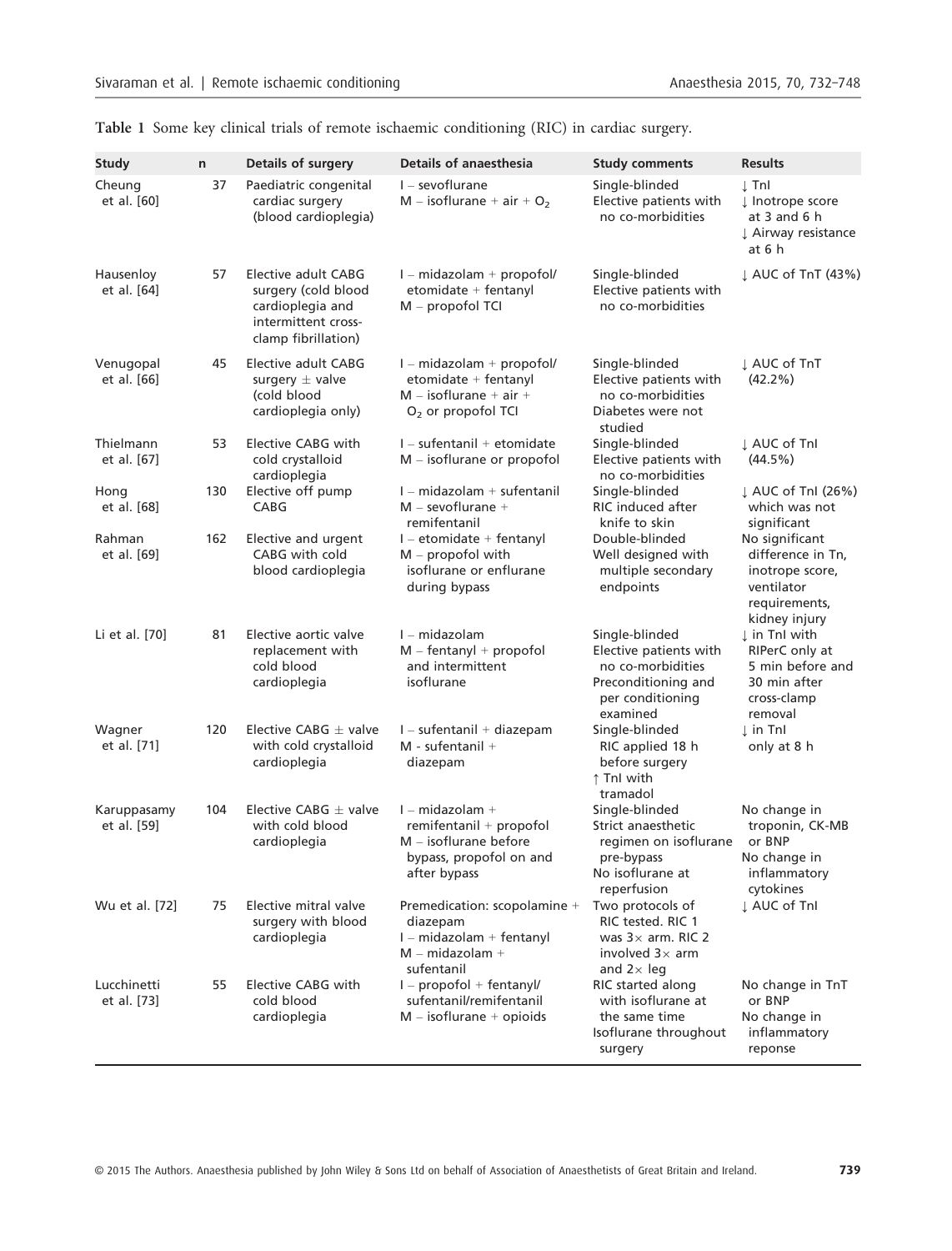| Study                     | $\mathsf{n}$ | <b>Details of surgery</b>                                                                                                                                                      | <b>Details of anaesthesia</b>                                                                                                 | <b>Study comments</b>                                                                                                  | <b>Results</b>                                                                                                                                                                                                                           |
|---------------------------|--------------|--------------------------------------------------------------------------------------------------------------------------------------------------------------------------------|-------------------------------------------------------------------------------------------------------------------------------|------------------------------------------------------------------------------------------------------------------------|------------------------------------------------------------------------------------------------------------------------------------------------------------------------------------------------------------------------------------------|
| Young<br>et al. [74]      | 96           | Double or triple valve,<br>$CABG + value$ or<br>isolated mitral valve.<br>redo CABG, isolated<br>CABG with $<$ 50%<br>ejection fraction all<br>with warm blood<br>cardioplegia | Premedication: zopiclone +<br>midazolam<br>$I$ – midazolam + fentanyl<br>$M$ – propofol +<br>isoflurane + fentanyl<br>top-ups | Double-blinded<br>RIC applied at the<br>time of surgical<br>incision                                                   | I TnT at 6 h and<br>12 h in RIC group<br>after secondary<br>analyses to adjust<br>for sulphonylurea<br>and statin use.<br>cross-clamp and<br>bypass time,<br>Euroscore.<br>No change in AKI<br>↑ inotrope<br>requirement in<br>RIC group |
| Kottenberg<br>et al. [75] | 72           | Elective CABG surgery<br>with cold crystalloid<br>cardioplegia                                                                                                                 | $I - s$ ufentanil + etomidate<br>$M - two groups - one$<br>isoflurane and one<br>propofol TIVA                                | Single-blinded<br>Four-arm trial to<br>examine the effects<br>of anaesthesia                                           | ↓ AUC of TnI (50%)<br>only in the<br>isoflurane group                                                                                                                                                                                    |
| Hong et al. [76] 1280     |              | All elective cardiac<br>surgery both off<br>pump and on pump<br>with cold blood<br>cardioplegia                                                                                | I - midazolam +<br>$etomidate + sufentanil$<br>$M$ – propofol +<br>remifentanil                                               | Multicentre trial<br>Study combined<br><b>RIPreC with RIPostC</b><br>Primary endpoint<br>was composite<br>outcome      | No difference in<br>primary outcome<br>No difference in<br><b>ICU/hospital stay</b>                                                                                                                                                      |
| Thielmann<br>et al. [77]  | 329          | Elective CABG surgery<br>with cold crystalloid<br>cardioplegia                                                                                                                 | $I - s$ ufentanil + etomidate<br>$M -$ isoflurane or<br>propofol                                                              | Single-centre<br>Double-blinded<br>Mortality was taken<br>as a safety endpoint<br>Propofol used in<br>only 79 patients | L AUC of Tnl<br>$(17.3\%)$<br>Lower all cause<br>mortality at 1 year<br>Lower MACCE<br>at 1 year                                                                                                                                         |

#### Table 1 (continued)

I/M, induction/maintenance; Tn, troponin; CABG, coronary artery bypass graft; TCI, target-controlled infusion; AUC, area under the curve; RIPerC, remote ischaemic perconditioning; CK-MB, creatinine kinase MB isoenzyme; B-type natriuretic peptide; AKI, acute kidney injury; TIVA, total intravenous anaesthesia; RIPreC/RIPostC, remote ischaemic pre/postconditioning; MACCE, major adverse cardiovascular and cerebral events

ary endpoints, including quality of life and exercise tolerance [81]. The preliminary results of this trial should be available late next year. The RIPHeart (Remote Ischaemic Preconditioning for Heart surgery) study aims to recruit all patient undergoing any form of surgery involving CPB [82], with primary endpoints similar to those of ERICCA.

One of the first major trials to give a negative result was conducted by Bonser's group [69]. This was a well-designed, double-blinded, placebo-controlled trial that went to great lengths to ensure blinding. They randomly allocated 162 patients to either a control group or an RIC group, with a protocol of three cycles of 5 min ischaemia-reperfusion of the forearm. Only elective or urgent, non-diabetic CABG patients, with no history of unstable angina in the past 48 h were included. Remote ischaemic conditioning did not result in a reduction in peri-operative myocardial injury, as determined by 48-h area under the curve of troponin. Since then, there have been other studies that were negative (see Table 1), and there are possibly two major reasons for this.

First, the translation of RIC into the clinical setting is not straightforward. Remote ischaemic conditioning in the pre-clinical setting was investigated in young animals that underwent myocardial IRI by direct ligature applied to the coronary artery. There was no pre-existing disease state, and almost none of the models included any form of cardiopulmonary bypass. Direct translation into the clinical setting of this model is not feasible, as many of our patients have co-existing morbidity. For instance, unstable angina, which is characterised by intermittent ischaemia, is a form of preconditioning, and patients with unstable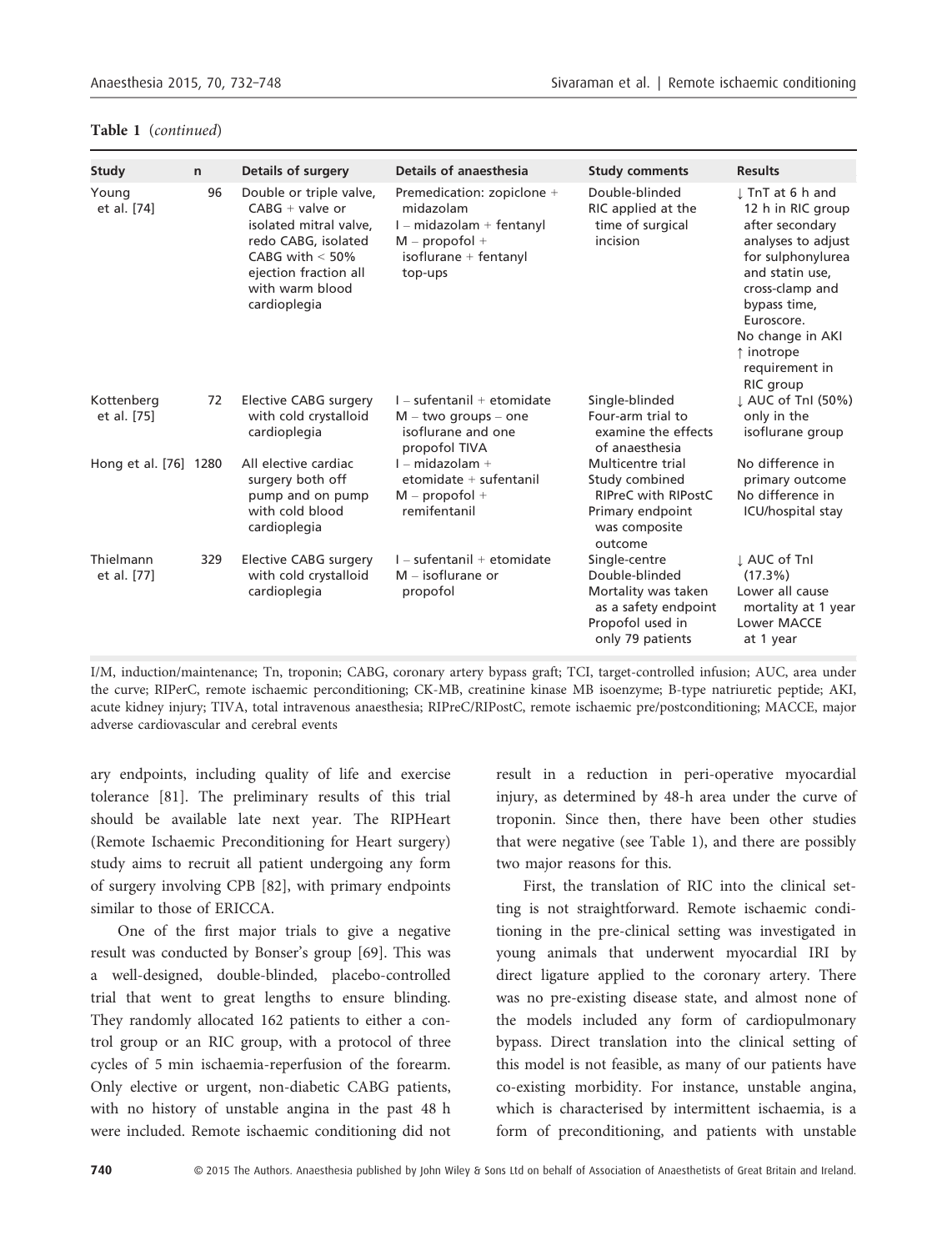angina who then have a MI often do better than patients whose first presentation is an MI [83, 84]. Whether RIC would work over and above an already preconditioned heart is unclear. In addition, patient with diabetes are harder to precondition due to various factors [85]. Furthermore, cardiopulmonary bypass itself is now an innovative technology that involves mild hypothermia and cardioplegia, all of which are protective for the heart [86]. Thus, while the early positive trials included elective patients with few comorbidities [60, 64], Bonser and co-workers included both elective and urgent patients with previous acute coronary syndromes. Second, the importance of concomitant medication cannot be underestimated. During the early years of ischaemic preconditioning (IPC) research, several pharmacological agents were found to mimic IPC. Some of these agents included volatile anaesthetic agents, glyceryl trintitrate, opioids such as remifentanil, fentanyl and morphine, insulin, atorvastatin, nicorandil, abciximab, clopidogrel and cangrelor [87]. Patients referred for cardiac surgery are often on one or more of these drugs, or may be administered these drugs during the course of their surgery. It may be that patients might already have been protected, and the RIC stimulus did not confer any further benefit. However, the question remains whether RIC might further add to this protection, by increasing either the intensity or the timing of the stimulus. In fact, our group is currently recruiting patients for a four-arm, double-blinded, randomised placebo-controlled trial to understand the effects of RIC and glyceryl trinitrate (the ERIC-GTN study (www.clinicaltrials.gov, NCT01864252).

## RIC in major non-cardiac vascular surgery

Ali et al. were the first to publish on the phenomenon of RIC in the setting of major vascular surgery [88]. Patients having elective open AAA repair were randomly assigned to have a protocol of RIC that involved two epsiodes of 10 min ischaemia followed by reperfusion. This was achieved by cross-clamping the iliac artery. Both groups were well-matched, and RIC reduced myocardial injury, infarction and renal impairment significantly in these patients. However, in three small proof-of-concept trials by Walsh and

colleagues, RIC in various vascular surgical settings gave mixed results. In the setting of endovascular aneurysm repair, RIC did not result in a reduction in cardiac injury, but there was a reduction in the urinary biomarker of renal injury. On the other hand, patients undergoing carotid endarterectomy and elective open AAA repair did not experience any benefit from an RIC protocol in terms of myocardial, renal or neurological injury. All of these trials were small proof-ofconcept trials and large-scale studies are yet to be per-

## RIC in elective PCI

formed in the setting of vascular surgery.

An early study by Iliodromitis et al. did not show any evidence of benefit from an RIC protocol administered in patients undergoing elective PCI. However, this study may have been underpowered [89]. The first clinical study to demonstrate the cardioprotective effects of RIC in stable IHD patients undergoing coronary revascularisation by elective PCI was by Hoole et al. [90]. In the CRISP trial, where 202 patients were randomly assigned to either RIC or control, RIC reduced troponin release at 24 h following elective PCI, suggesting lower levels of periprocedural injury. Furthermore, the RIC group had a lower incidence of chest pain postoperatively, and fewer major adverse cardiovascular and cerebrovascular events (MACCE) at six months. In a follow-up of 195 patients six years later, the RIC group continued to have lower rates of MACCE compared with the control group [91]. Since then, a number of clinical studies investigating the protective effect of RIC have demonstrated mixed results in the elective PCI setting (Table 2).

## RIC in STEMI patients treated by Primary PCI

It is important to note that an RIC intervention in the setting of an acute MI would not be a preconditioning stimulus, but a perconditioning or a postconditioning stimulus, as the onset of ischaemia is unpredictable. Primary PCI is the gold standard, and the first study to examine RIC in this setting included 33 patients in each group, but was negative [95]. Interestingly, in this study, while RIC did not provide additional benefit over the control group, a third group that received morphine in addition to RIC had less myocardial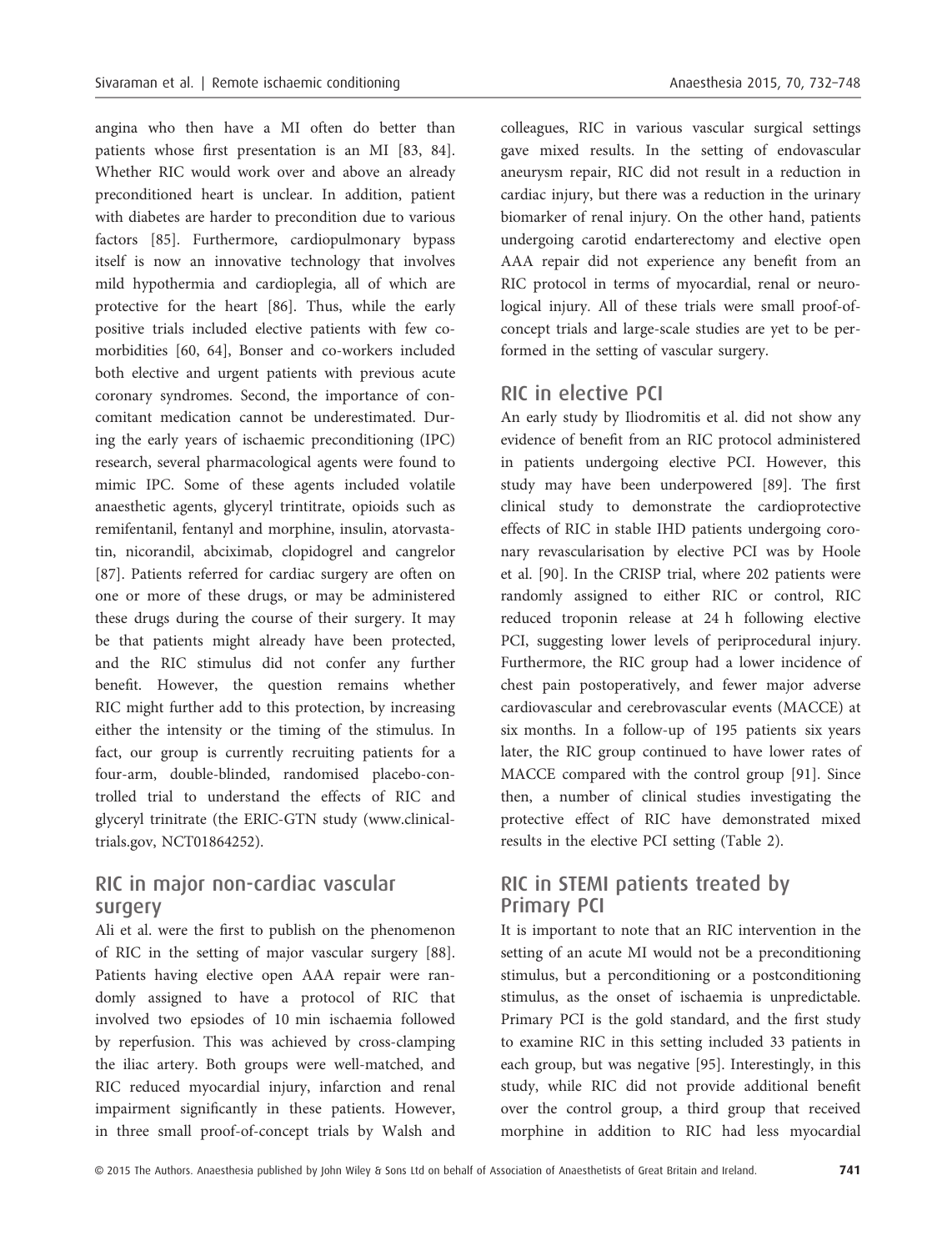| Study                              | $\mathsf{n}$ | <b>Study comments</b>                                                                                                                                  | <b>Results</b>                                                                                                                          |
|------------------------------------|--------------|--------------------------------------------------------------------------------------------------------------------------------------------------------|-----------------------------------------------------------------------------------------------------------------------------------------|
| Illiodromitis et al. [89]          | 41           | Single-centre unblinded study<br>RIC performed in the catheter lab<br>Single-vessel disease                                                            | ↑ TnI and CK-MB release in the RIC group<br>after 48 h                                                                                  |
| Hoole et al. [90]                  | 202          | Single-centre study<br>Single-blinded<br>Blinded follow-up for MACCE<br>RIC performed 2 h before procedure<br>Both single and combined targets stented | ↓ Tnl at 24 h after PCI in RIC group<br>I Chest discomfort and ST segment<br>deviation in RIC group<br>I MACCE at 6 months in RIC group |
| Ghaemian et al. [92]               | 80           | Single-centre unblinded study<br>RIC stimulus applied to thigh 1 h before<br>procedure<br>Patients with previous MI were included                      | I Tnl at both 12 and 24 h<br>RIC determined to independently predict<br>reduced periprocedural injury                                   |
| Luo et al. [93]                    | 205          | Single-centre unblinded study<br>Both single and combined targets stented                                                                              | ↓ Tnl at 16 h in RIC group<br>No change in renal outcome                                                                                |
| Carrasco-Chinchilla<br>et al. [94] | 232          | Single-centre single-blinded study<br>Remote postconditioning protocol with<br>stimulus applied 5 min after the balloon<br>inflation/stent deployment  | No difference in TnI at 24 h between<br>groups<br>Diabetic patients in the RIC group had a<br>larger incidence of PCI-MI                |

Table 2 Some key clinical trials of remote ischaemic conditioning (RIC) in elective percutaneous coronary intervention (PCI).

Tn, troponin; CK-MB, creatinine kinase MB isoenzyme; MACCE, major adverse cardiovascular and cerebral events; MI, myocardial infarction.

injury, suggesting a synergistic role for RIC with an opioid. However, in a well-powered trial of 333 patients, RIC instituted pre-hospital, before primary PCI, resulted in better myocardial salvage at 30 days compared with the control group [96]. Over a mean follow-up period of 3.8 years, the rates of MACCE were significantly lower in the RIC group, as was the all-cause mortality [97]. A recent meta-analysis in the setting of cardiovascular interventions suggests benefit from RIC [98], and we have presented some key trials in Table 3. It is interesting to note that the clinical setting of an acute STEMI, with complete occlusion of the coronary arteries (TIMI 0 flow), closely resembles the pre-clinical setting of ligation of the coronary arteries. Often, many of these patients are on no prior medication. In theory, this subgroup of patients with IHD should benefit most from the phenomenon of RIC. Certainly, smaller trials with strict inclusion criteria of TIMI 0 or 1 (total or near total occlusion) flow on coronary angiography before randomisation have shown benefit from RIC [99, 100].

## RIC and the role of anaesthetic agents

While the role of anaesthetic agents has been reviewed elsewhere in this journal [10], they have specific interactions with RIC protocols that will be detailed here. Numerous pre-clinical studies have shown that volatile anaesthetic agents such as isoflurane are cardioprotective, and reduce myocardial IRI by activating similar pathways as IPC [101]. Furthermore, it has been suggested in several clinical trials that inhalational anaesthetic agents may be beneficial over intravenous agents in patients undergoing cardiac surgery, although debate still exists [102, 103]. In 2007, the American Heart Association, along with the Society of Cardiovascular Anesthesiologists, recommended that patients with a history of cardiac disease should preferably be anaesthetised with a volatile anaesthetic agent [104]. However, a recent clinical trial failed to support this recommendation [105]. In addition, there is animal evidence that propofol is protective against myocardial, renal and cerebral IRI [106–108] at dosages of 6 mg.kg $^{-1}$ .h $^{-1}$ , along the lines of the Bristol model of total intravenous anaesthesia [109]. Furthermore, it has been shown that propofol in dosages of 120  $\mu$ g.kg<sup>-1</sup>.min<sup>-1</sup> (7.2 mg.kg<sup>-1</sup>.h<sup>-1</sup>) in cardiac surgery resulted in a lower troponin levels at 24 h compared with isoflurane alone or low-dose propofol (60  $\mu$ g.kg<sup>-1</sup>.min<sup>-1</sup>) [110]. In fact, there is evidence to suggest that propofol acts as a free radical scavenger,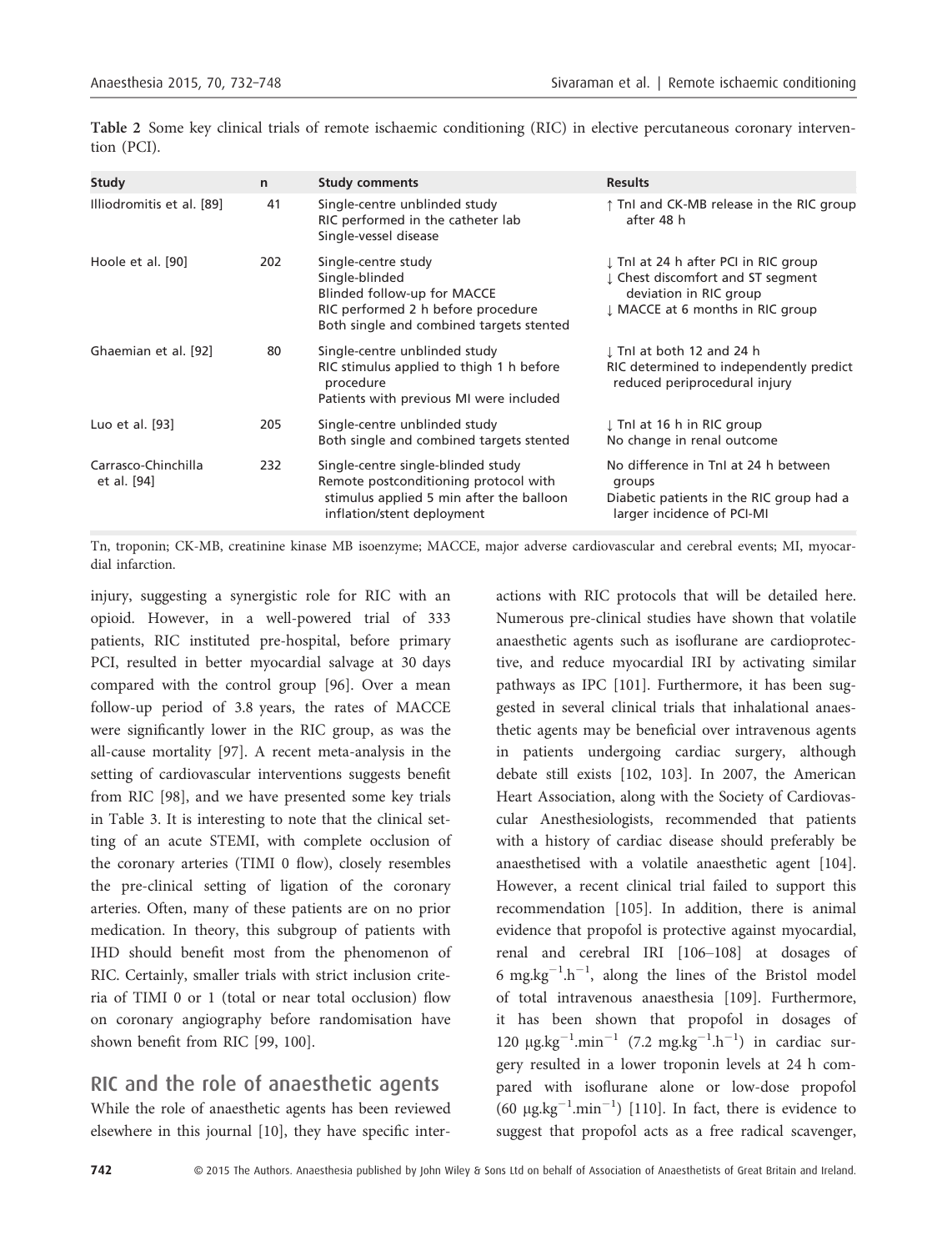| Study                 | $\mathsf{n}$ | <b>Study comments</b>                                                                                                                                                                    | <b>Results</b>                                                                                                                                                    |
|-----------------------|--------------|------------------------------------------------------------------------------------------------------------------------------------------------------------------------------------------|-------------------------------------------------------------------------------------------------------------------------------------------------------------------|
| Rentoukas et al. [95] | 96           | Single-centre unblinded study<br>Three groups: control; RIC; and RIC with<br>morphine<br>RIC initiated before procedure and morphine<br>administered before balloon inflation            | No difference between control and RIC<br>groups in peak Tn release<br>I TnI in RIC and morphine group vs control                                                  |
| Botker et al. [96]    | 251          | Single-centre single-blinded study<br>RIC started in the ambulance on<br>confirmation of STEMI<br>Primary endpoint was myocardial salvage<br>index determined by SPECT                   | ↑ Myocardial salvage in the RIC group<br>↑ Left ventricular ejection fraction at 24 h<br>in the RIC group but not at 30 days<br>No difference in 30-day MACCE     |
| Crimi et al. [99]     | 96           | Multicentre single-blinded study<br>Remote ischaemic postconditioning in the<br>lower limb<br>Only TIMI 0 and 1 flow patients were randomly<br>allocated (total or near total occlusion) | ↓ CK-MB AUC in the RIC group<br>↓ Myocardial oedema as determined on<br>T2-weighted CMR imaging in the RIC group<br>Better ST segment resolution in the RIC group |
| Sloth et al. [97]     | 251          | Follow-up of MACCE to study by Botker at al.<br>Median 3.8 years follow-up                                                                                                               | ↓ MACCE in RIC group compared to the<br>control group                                                                                                             |
| White et al. [100]    | 190          | Single-centre single-blinded study<br>TIMI 0 flow (total occlusion) as a specific<br>inclusion criteria<br>Primary endpoint was MI size as measured<br>with CMR                          | I Infarct size in the RIC group<br>I Myocardial oedema in the RIC group<br>↓ TnT in the RIC group<br>↑ Myocardial salvage in the RIC group                        |

Table 3 Key clinical trials of remote ischaemic conditioning (RIC) in patients with ST-segment elevation myocardial infarction (STEMI) treated by percutaneous coronary intervention (PCI).

Tn, troponin; SPECT, single photon emission computed tomography; MACCE, major adverse cardiovascular and cerebral events; AUC, area under the curve; TIMI, Thrombolysis In Myocardial Infarction study; CMR, cardiac magnetic resonance.

which may be beneficial in the setting of cardiopulmonary bypass [111]. In summary, while volatile anaesthetic agents are cardioprotective, it is possible that high-dose propofol may also be cardioprotective.

Given this controversy, it is unclear whether anaesthetic agents enhance or block the effects of RIC. In a clinical trial involving children with congenital heart defects, anaesthesia was induced with sevoflurane and maintained with isoflurane, air and oxygen throughout the procedures. Although the exact dosages were not reported in this study, RIC proved to be cardioprotective [60]. In the setting of adult cardiac surgery, Hausenloy et al. reported the maintenance of anaesthesia using a target-controlled infusion of propofol to achieve a plasma concentration of  $3-8 \mu g.m$ <sup>-1</sup> [64]. Remote ischaemic conditioning proved protective in this setting as well. However, other groups have reported conflicting data. For instance, in a four-arm randomised controlled trial, Kottenberg et al. randomly allocated patients to receive RIC or a sham protocol of RIC with either propofol or isoflurane anaesthesia. They reported protection in patients

allocated to the isoflurane arm only, implying that propofol blocked the protective effects of RIC [75]. This group has further proposed that RIC protected via activation of the signal transducer and activator of transcription 5 (STAT-5) in humans, a known cardioprotective signal, while propofol prevented STAT-5 activation [112, 113]. On the other hand, in a trial by Zaugg and colleagues, patients allocated to RIC before cardiac surgery were not protected. All patients in this trial were anaesthetised with isoflurane, and the authors have suggested that isoflurane is already cardioprotective, and RIC does not add any further benefit [73, 114]. Large trials such as ERICCA and RIPHeart may answer this question.

## Other forms of RIC

Remote ischaemic perconditioning (RIPerC) is a strategy where multiple cycles of ischaemia-reperfusion are applied during the lethal ischaemia phase, but before reperfusion [115]. It has been shown to activate similar pathways to remote ischaemic preconditioning (RIPreC). The clinical relevance of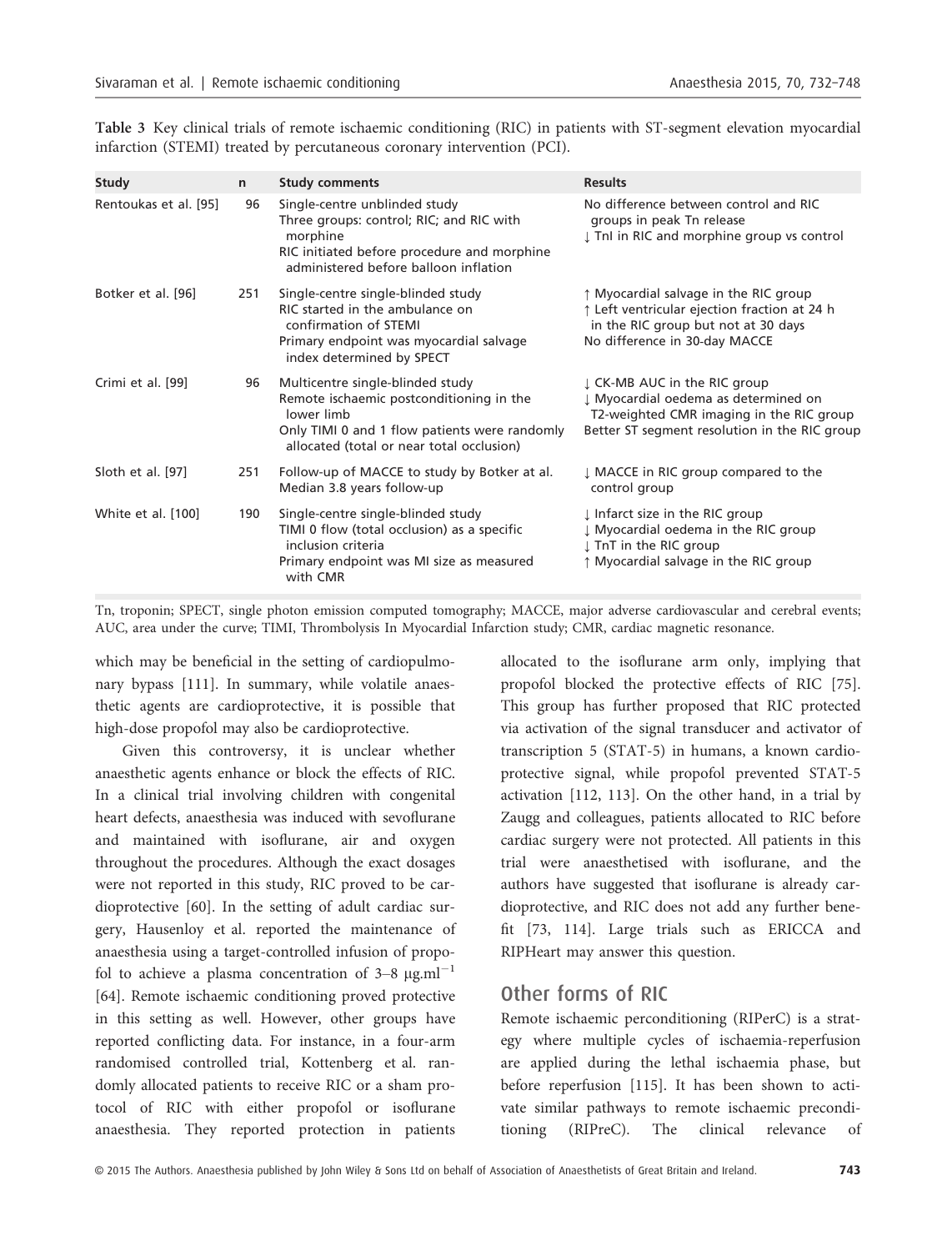perconditioning is appreciable in patients admitted for an urgent PCI. For instance, during an acute MI, patients present to the hospital with ongoing ischaemia, and thus any stimulus applied would be RIPerC. In the cardiac surgical setting, RIPerC involves application of the remote stimulus after the aortic crossclamp has been applied. In a trial of 81 patients admitted for elective aortic valve replacement, patients who received RIPerC had significantly lower levels of troponin 5 min before removal of the cross-clamp, and 30 min after removal compared with control and RIPreC. However, at 72 h, there was no difference in troponin levels, and the significance of RIPerC is yet to be defined in cardiac surgery [70].

Remote ischaemic postconditioning (RIPostC) involves the application of the remote ischaemic stimulus at the point of reperfusion. The mechanisms of RIPostC have not been fully elucidated, but there is evidence that it involves the survival activating factor enhancement (SAFE) pathway, rather than the conventional RISK pathway activated in RIPreC. Translation into the clinical arena came in the form of the trial by Hong and co-workers. They randomly assigned 70 patients having off-pump CABG to a combination of RIPreC and RIPostC in one group, and controls in the other. This resulted in a 48.7% reduction in peri-operative injury, as determined by the 72-h troponin area under the curve [116]. However, in a larger trial by this group including 1280 patients, RIPreC and RIPostC together did not reduce a composite endpoint of major adverse outcomes, which included death, MI, arrhythmia, stroke, coma, renal failure or dysfunction, respiratory failure, cardiogenic shock, gastrointestinal complication and multi-organ failure [76]. Currently, De Hert's group is aiming to recruit 660 patients for a multicentre, randomised controlled trial comparing a control group with RIPreC, RIPostC and a combination of both. Their primary endpoint is the incidence of postoperative of atrial fibrillation, with secondary endpoints including length of ICU stay, hospital stay and MACCE [117]. In the setting of acute MI, RIPostC resulted in a 20% reduction in periprocedural injury, but had no influence in elective PCI for stable or unstable angina [94, 99].

At this point, it is worth briefly mentioning the concept of delayed RIPostC. The basis of the concept lies in the supposition that reperfusion injury does not only occur at the point of reperfusion, but can continue for a while after reperfusion. Delayed RIPostC aims to influence protective pathways later in the reperfusion period. At the time of writing, there have been no clinical trials in humans, but pre-clinical evidence exists that RIPostC may reduce injury in the brain and the heart [118, 119].

## Conclusion

Remote ischaemic conditioning is a novel strategy that has been shown to reduce myocardial reperfusion injury. While there have been both promising and disappointing results from trials, results from large multicentre randomised controlled trials such as ERICCA and RIPHeart are awaited. Anaesthetists are in the unique position of providing peri-operative care to their patients, especially in cardiac and neurosurgery. If RIC proves to be beneficial, then anaesthetists may be at the forefront of providing peri-operative organ protection to their patients. Even if RIC is not realised as a protective intervention, an understanding of mechanisms may lead to development of pharmacological agents that may be administered peri-operatively by anaesthetists, in the hope of protecting vulnerable patients from myocardial injury following reperfusion. Over the years, research and development has reduced the risks of cardiac interventions and surgery dramatically. Remote ischaemic conditioning may help us reduce this even further.

## Competing interests

No external funding or competing interests declared.

#### References

- 1. Alwan A, Armstrong T, Bettcher D, et al. Global Status Report on Noncommunicable Diseases 2010 – Description of the Global Burden of NCDs, Their Risk Factors and Determinant. World Health Organization, 2011. http://www.who. int/nmh/publications/ncd\_report2010/en/ (accessed 06/ 01/2015).
- 2. Ferguson TB Jr, Hammill BG, Peterson ED, DeLong ER, Grover FL. A decade of change – risk profiles and outcomes for isolated coronary artery bypass grafting procedures, 1990– 1999: a report from the STS National Database Committee and the Duke Clinical Research Institute. Society of Thoracic Surgeons. Annals of Thoracic Surgery 2002; 73: 480-9.
- 3. El Bardissi AW, Aranki SF, Sheng S, O'Brien SM, Greenberg CC, Gammie JS. Trends in isolated coronary artery bypass grafting: an analysis of the Society of Thoracic Surgeons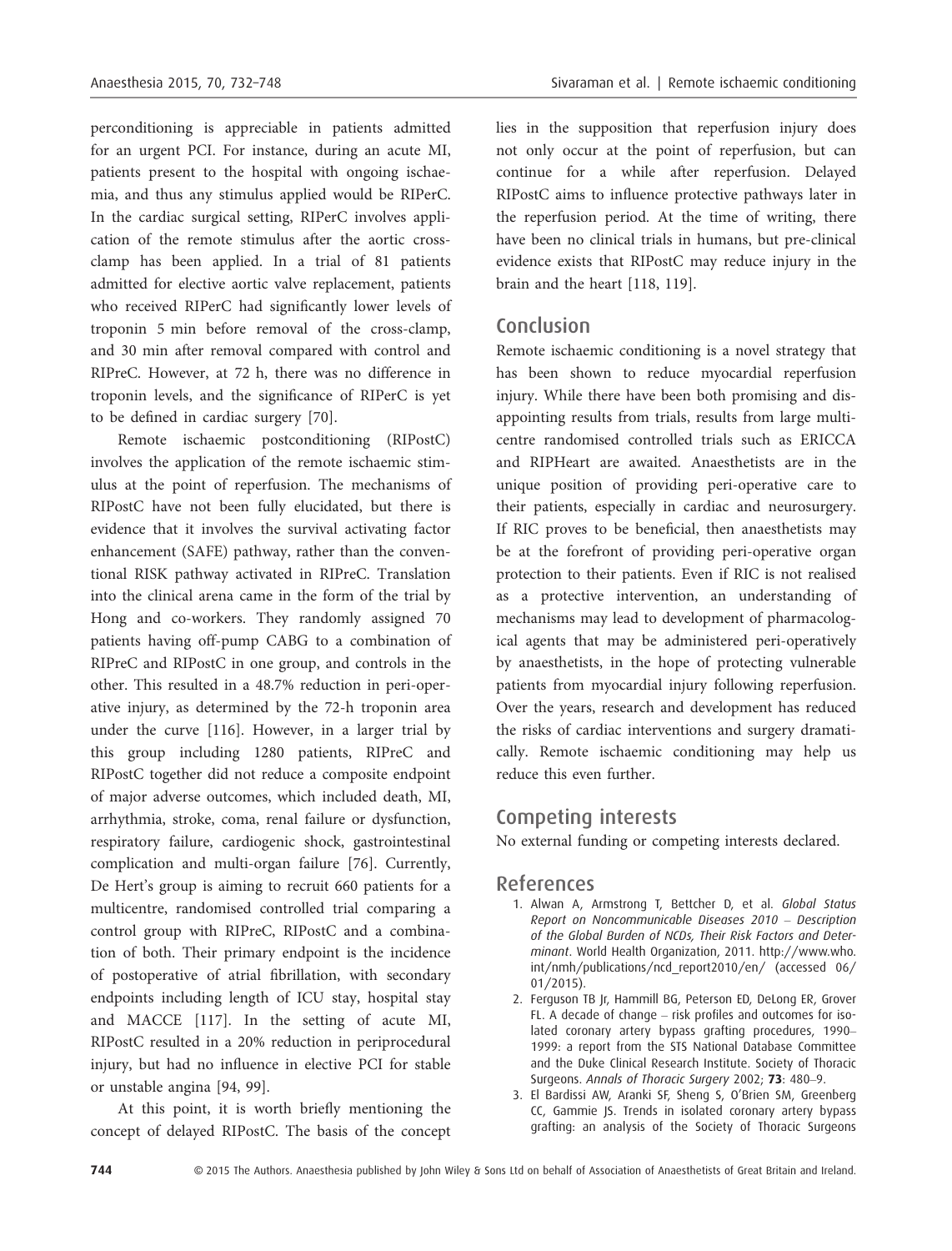adult cardiac surgery database. Journal of Thoracic and Cardiovascular Surgery 2012: 143: 273-81.

- 4. Yellon DM, Hausenloy DJ. Myocardial reperfusion injury. New England Journal of Medicine 2007; 357: 1121–35.
- 5. Braunwald E, Kloner RA. Myocardial reperfusion: a doubleedged sword? Journal of Clinical Investigation 1985; 76: 1713–9.
- 6. Hausenloy DJ, Yellon DM. Myocardial ischemia-reperfusion injury: a neglected therapeutic target. Journal of Clinical Investigation 2013; 123: 92–100.
- 7. Murry CE, Jennings RB, Reimer KA. Preconditioning with ischemia: a delay of lethal cell injury in ischemic myocardium. Circulation 1986; 74: 1124–36.
- 8. Zhao ZQ, Corvera JS, Halkos ME, et al. Inhibition of myocardial injury by ischemic postconditioning during reperfusion: comparison with ischemic preconditioning. American Journal of Physiology. Heart and Circulatory Physiology 2003; 285: H579–88.
- 9. Jivraj N, Liew F, Marber M. Ischaemic postconditioning: cardiac protection after the event. Anaesthesia 2015; 70: 598-612.
- 10. Kunst G, Klein AA. Peri-operative anaesthetic myocardial preconditioning and protection – cellular mechanisms and clinical relevance in cardiac anaesthesia. Anaesthesia 2015; 70: 467–82.
- 11. Przyklenk K, Bauer B, Ovize M, Kloner RA, Whittaker P. Regional ischemic 'preconditioning' protects remote virgin myocardium from subsequent sustained coronary occlusion. Circulation 1993; 87: 893–9.
- 12. McClanahan TB, Nao BS, Wolke LJ, Martin BJ, Mertz TE, Gallagher KP. Brief renal occlusion and reperfusion reduces myocardial infarct size in rabbits. FASEB Journal 1993; 7: A118.
- 13. Birnbaum Y, Hale SL, Kloner RA. Ischemic preconditioning at a distance: reduction of myocardial infarct size by partial reduction of blood supply combined with rapid stimulation of the gastrocnemius muscle in the rabbit. Circulation 1997; 96: 1641–6.
- 14. Oxman T, Arad M, Klein R, Avazov N, Rabinowitz B. Limb ischemia preconditions the heart against reperfusion tachyarrhythmia. American Journal of Physiology 1997; 273: H1707–12.
- 15. Gho BC, Schoemaker RG, van den Doel MA, Duncker DJ, Verdouw PD. Myocardial protection by brief ischemia in noncardiac tissue. Circulation 1996; 94: 2193–200.
- 16. Dickson EW, Reinhardt CP, Renzi FP, Becker RC, Porcaro WA, Heard SO. Ischemic preconditioning may be transferable via whole blood transfusion: preliminary evidence. Journal of Thrombosis and Thrombolysis 1999; 8: 123–9.
- 17. Dickson EW, Lorbar M, Porcaro WA, et al. Rabbit heart can be ''preconditioned'' via transfer of coronary effluent. American Journal of Physiology 1999; 277: H2451–7.
- 18. Serejo FC, Rodrigues LF Jr, da Silva Tavares KC, de Carvalho AC, Nascimento JH. Cardioprotective properties of humoral factors released from rat hearts subject to ischemic preconditioning. Journal of Cardiovascular Pharmacology 2007; 49: 214–20.
- 19. Shimizu M, Tropak M, Diaz RJ, et al. Transient limb ischaemia remotely preconditions through a humoral mechanism acting directly on the myocardium: evidence suggesting cross-species protection. Clinical Science (London) 2009; 117: 191–200.
- 20. Breivik L, Helgeland E, Aarnes EK, Mrdalj J, Jonassen AK. Remote postconditioning by humoral factors in effluent

from ischemic preconditioned rat hearts is mediated via PI3K/Akt-dependent cell-survival signaling at reperfusion. Basic Research in Cardiology 2011; 106: 135–45.

- 21. Dickson EW, Blehar DJ, Carraway RE, Heard SO, Steinberg G, Przyklenk K. Naloxone blocks transferred preconditioning in isolated rabbit hearts. Journal of Molecular and Cellular Cardiology 2001: 33: 1751-6.
- 22. Leung CH, Wang L, Nielsen JM, et al. Remote cardioprotection by transfer of coronary effluent from ischemic preconditioned rabbit heart preserves mitochondrial integrity and function via adenosine receptor activation. Cardiovascular Drugs and Therapy 2014; 28: 7–17.
- 23. Peart IN, Gross GI. Adenosine and opioid receptor-mediated cardioprotection in the rat: evidence for cross-talk between receptors. American Journal of Physiology. Heart and Circulatory Physiology 2003; 285: H81–9.
- 24. Surendra H, Diaz RJ, Harvey K, et al. Interaction of delta and kappa opioid receptors with adenosine A1 receptors mediates cardioprotection by remote ischemic preconditioning. Journal of Molecular and Cellular Cardiology 2013; 60: 142–50.
- 25. Hepponstall M, Ignjatovic V, Binos S, et al. Remote ischemic preconditioning (RIPC) modifies plasma proteome in humans. PLoS One 2012; 7: e48284.
- 26. Hibert P, Prunier-Mirebeau D, Beseme O, et al. Modifications in rat plasma proteome after remote ischemic preconditioning (RIPC) stimulus: identification by a SELDI-TOF-MS approach. PLoS One 2014; 9: e85669.
- 27. Lang SC, Elsasser A, Scheler C, et al. Myocardial preconditioning and remote renal preconditioning – identifying a protective factor using proteomic methods? Basic Research in Cardiology 2006; 101: 149–58.
- 28. Koomen JM, Wilson CR, Guthrie P, Androlewicz MJ, Kobayashi R, Taegtmeyer H. Proteome analysis of isolated perfused organ effluent as a novel model for protein biomarker discovery. Journal of Proteome Research 2006; 5: 177–82.
- 29. Kristiansen SB, Henning O, Kharbanda RK, et al. Remote preconditioning reduces ischemic injury in the explanted heart by a KATP channel-dependent mechanism. American Journal of Physiology. Heart and Circulatory Physiology 2005; 288: H1252–6.
- 30. Konstantinov IE, Li J, Cheung MM, et al. Remote ischemic preconditioning of the recipient reduces myocardial ischemia-reperfusion injury of the denervated donor heart via a Katp channel-dependent mechanism. Transplantation 2005; 79: 1691–5.
- 31. Schoemaker RG, van Heijningen CL. Bradykinin mediates cardiac preconditioning at a distance. American Journal of Physiology. Heart and Circulatory Physiology 2000; 278: H1571–6.
- 32. Davidson SM, Selvaraj P, He D, et al. Remote ischaemic preconditioning involves signalling through the SDF-1alpha/ CXCR4 signalling axis. Basic Research in Cardiology 2013; 108: 377.
- 33. Giricz Z, Varga ZV, Baranyai T, et al. Cardioprotection by remote ischemic preconditioning of the rat heart is mediated by extracellular vesicles. Journal of Molecular and Cellular Cardiology 2014; 68: 75–8.
- 34. Loukogeorgakis SP, Panagiotidou AT, Broadhead MW, Donald A, Deanfield JE, MacAllister RJ. Remote ischemic preconditioning provides early and late protection against endothelial ischemia-reperfusion injury in humans: role of the autonomic nervous system. Journal of the American College of Cardiology 2005; 46: 450–6.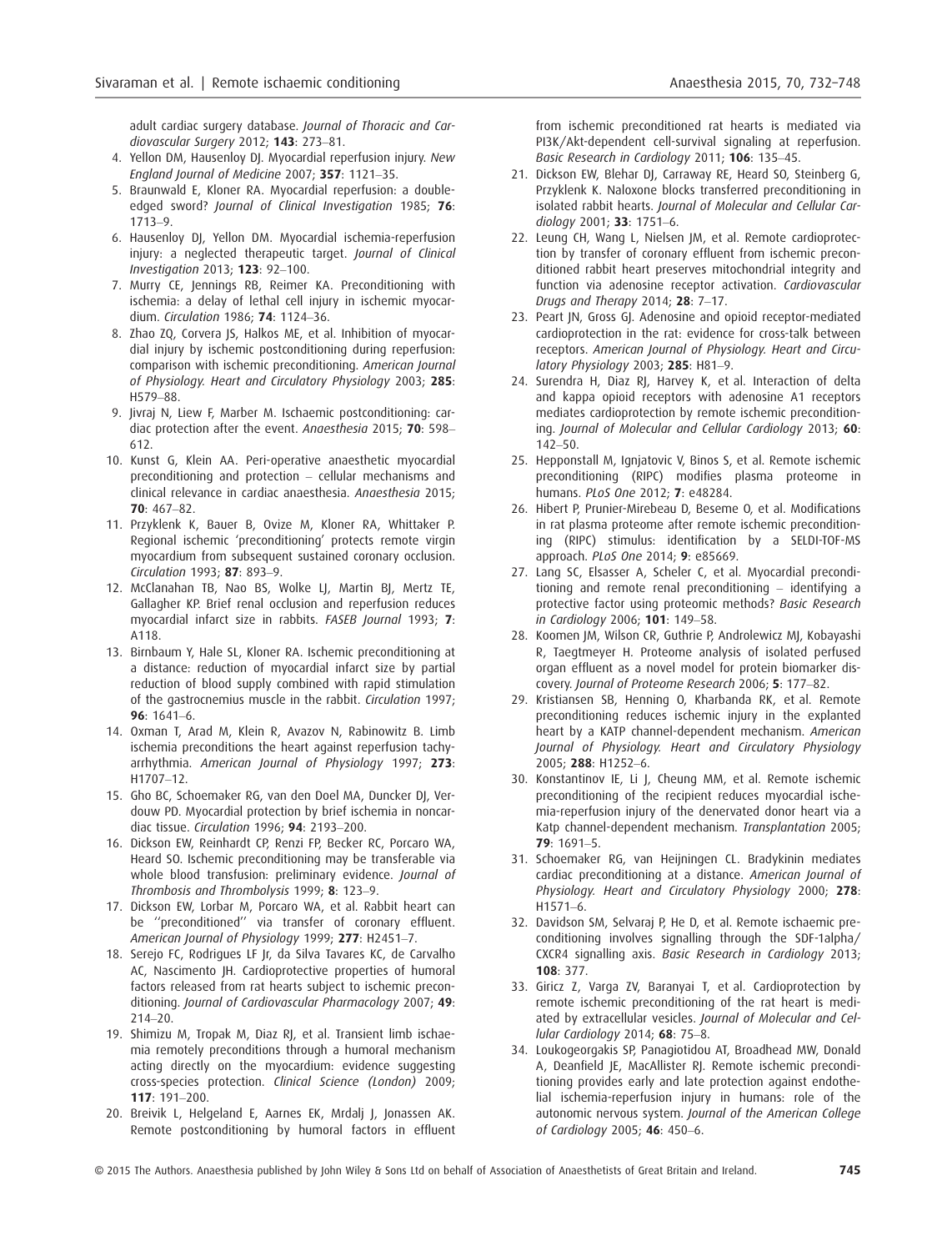- 35. Kingma JG Jr, Simard D, Voisine P, Rouleau JR. Role of the autonomic nervous system in cardioprotection by remote preconditioning in isoflurane-anaesthetized dogs. Cardiovascular Research 2011; 89: 384–91.
- 36. Weinbrenner C, Nelles M, Herzog N, Sarvary L, Strasser RH. Remote preconditioning by infrarenal occlusion of the aorta protects the heart from infarction: a newly identified nonneuronal but PKC-dependent pathway. Cardiovascular Research 2002; 55: 590–601.
- 37. Lim SY, Yellon DM, Hausenloy DJ. The neural and humoral pathways in remote limb ischemic preconditioning. Basic Research in Cardiology 2010; 105: 651–5.
- 38. Steensrud T, Li J, Dai X, et al. Pretreatment with the nitric oxide donor SNAP or nerve transection blocks humoral preconditioning by remote limb ischemia or intra-arterial adenosine. American Journal of Physiology. Heart and Circulatory Physiology 2010; 299: H1598–603.
- 39. Ding YF, Zhang MM, He RR. Role of renal nerve in cardioprotection provided by renal ischemic preconditioning in anesthetized rabbits. Sheng li xue Bao: [Acta Physiologica Sinica] 2001; **53**: 7-12.
- 40. Dong JH, Liu YX, Zhao J, Ma HJ, Guo SM, He RR. High-frequency electrical stimulation of femoral nerve reduces infarct size following myocardial ischemia-reperfusion in rats. Sheng li xue Bao: [Acta Physiologica Sinica] 2004; 56: 620-4.
- 41. Merlocco AC, Redington KL, Disenhouse T, et al. Transcutaneous electrical nerve stimulation as a novel method of remote preconditioning: in vitro validation in an animal model and first human observations. Basic Research in Cardiology 2014; 109: 406.
- 42. Redington KL, Disenhouse T, Li J, et al. Electroacupuncture reduces myocardial infarct size and improves post-ischemic recovery by invoking release of humoral, dialyzable, cardioprotective factors. Journal of Physiological Sciences 2013; 63: 219–23.
- 43. Redington KL, Disenhouse T, Strantzas SC, et al. Remote cardioprotection by direct peripheral nerve stimulation and topical capsaicin is mediated by circulating humoral factors. Basic Research in Cardiology 2012; 107: 241.
- 44. Ren X, Wang Y, Jones WK. TNF-alpha is required for late ischemic preconditioning but not for remote preconditioning of trauma. Journal of Surgical Research 2004; 121: 120–9.
- 45. Gross GJ, Baker JE, Moore J, Falck JR, Nithipatikom K. Abdominal surgical incision induces remote preconditioning of trauma (RPCT) via activation of bradykinin receptors (BK2R) and the cytochrome P450 epoxygenase pathway in canine hearts. Cardiovascular Drugs and Therapy 2011; 25: 517–22.
- 46. Pell TJ, Baxter GF, Yellon DM, Drew GM. Renal ischemia preconditions myocardium: role of adenosine receptors and ATP-sensitive potassium channels. American Journal of Physiology 1998; 275: H1542–7.
- 47. Liem DA, Verdouw PD, Ploeg H, Kazim S, Duncker DJ. Sites of action of adenosine in interorgan preconditioning of the heart. American Journal of Physiology. Heart and Circulatory Physiology 2002; 283: H29–37.
- 48. Brzozowski T, Konturek PC, Konturek SJ, et al. Ischemic preconditioning of remote organs attenuates gastric ischemiareperfusion injury through involvement of prostaglandins and sensory nerves. European Journal of Pharmacology 2004; 499: 201–13.
- 49. Katare RG, Ando M, Kakinuma Y, et al. Vagal nerve stimulation prevents reperfusion injury through inhibition of opening of mitochondrial permeability transition pore

independent of the bradycardiac effect. Journal of Thoracic and Cardiovascular Surgery 2009; 137: 223–31.

- 50. Calvillo L, Vanoli E, Andreoli E, et al. Vagal stimulation, through its nicotinic action, limits infarct size and the inflammatory response to myocardial ischemia and reperfusion. Journal of Cardiovascular Pharmacology 2011; 58: 500–7.
- 51. Mastitskaya S, Marina N, Gourine A, et al. Cardioprotection evoked by remote ischaemic preconditioning is critically dependent on the activity of vagal pre-ganglionic neurones. Cardiovascular Research 2012; 95: 487–94.
- 52. Jones WK, Fan GC, Liao S, et al. Peripheral nociception associated with surgical incision elicits remote nonischemic cardioprotection via neurogenic activation of protein kinase C signaling. Circulation 2009; 120: S1-9.
- 53. Buchholz B, Donato M, Perez V, et al. Preischemic efferent vagal stimulation increases the size of myocardial infarction in rabbits. Role of the sympathetic nervous system. International Journal of Cardiology 2012; 155: 490-1.
- 54. Shahid M, Tauseef M, Sharma KK, Fahim M. Brief femoral artery ischaemia provides protection against myocardial ischaemia-reperfusion injury in rats: the possible mechanisms. Experimental Physiology 2008; 93: 954–68.
- 55. Jensen RV, Stottrup NB, Kristiansen SB, Botker HE. Release of a humoral circulating cardioprotective factor by remote ischemic preconditioning is dependent on preserved neural pathways in diabetic patients. Basic Research in Cardiology 2012; 107: 285.
- 56. Kuntscher MV, Kastell T, Sauerbier M, Nobiling R, Gebhard MM, Germann G. Acute remote ischemic preconditioning on a rat cremasteric muscle flap model. Microsurgery 2002; 22: 221–6.
- 57. Shimizu M, Saxena P, Konstantinov IE, et al. Remote ischemic preconditioning decreases adhesion and selectively modifies functional responses of human neutrophils. Journal of Surgical Research 2010; 158: 155–61.
- 58. Konstantinov IE, Arab S, Kharbanda RK, et al. The remote ischemic preconditioning stimulus modifies inflammatory gene expression in humans. Physiological Genomics 2004; 19: 143–50.
- 59. Karuppasamy P, Chaubey S, Dew T, et al. Remote intermittent ischemia before coronary artery bypass graft surgery: a strategy to reduce injury and inflammation? Basic Research in Cardiology 2011; 106: 511–9.
- 60. Cheung MM, Kharbanda RK, Konstantinov IE, et al. Randomized controlled trial of the effects of remote ischemic preconditioning on children undergoing cardiac surgery: first clinical application in humans. Journal of the American College of Cardiology 2006; 47: 2277–82.
- 61. Albrecht M, Zitta K, Bein B, et al. Remote ischemic preconditioning regulates HIF-1alpha levels, apoptosis and inflammation in heart tissue of cardiosurgical patients: a pilot experimental study. Basic Research in Cardiology 2013; 108: 314.
- 62. Gunaydin B, Cakici I, Soncul H, et al. Does remote organ ischaemia trigger cardiac preconditioning during coronary artery surgery? Pharmacological Research 2000; 41: 493–6.
- 63. Kharbanda RK, Mortensen UM, White PA, et al. Transient limb ischemia induces remote ischemic preconditioning in vivo. Circulation 2002; 106: 2881–3.
- 64. Hausenloy DJ, Mwamure PK, Venugopal V, et al. Effect of remote ischaemic preconditioning on myocardial injury in patients undergoing coronary artery bypass graft surgery: a randomised controlled trial. Lancet 2007; 370: 575-9.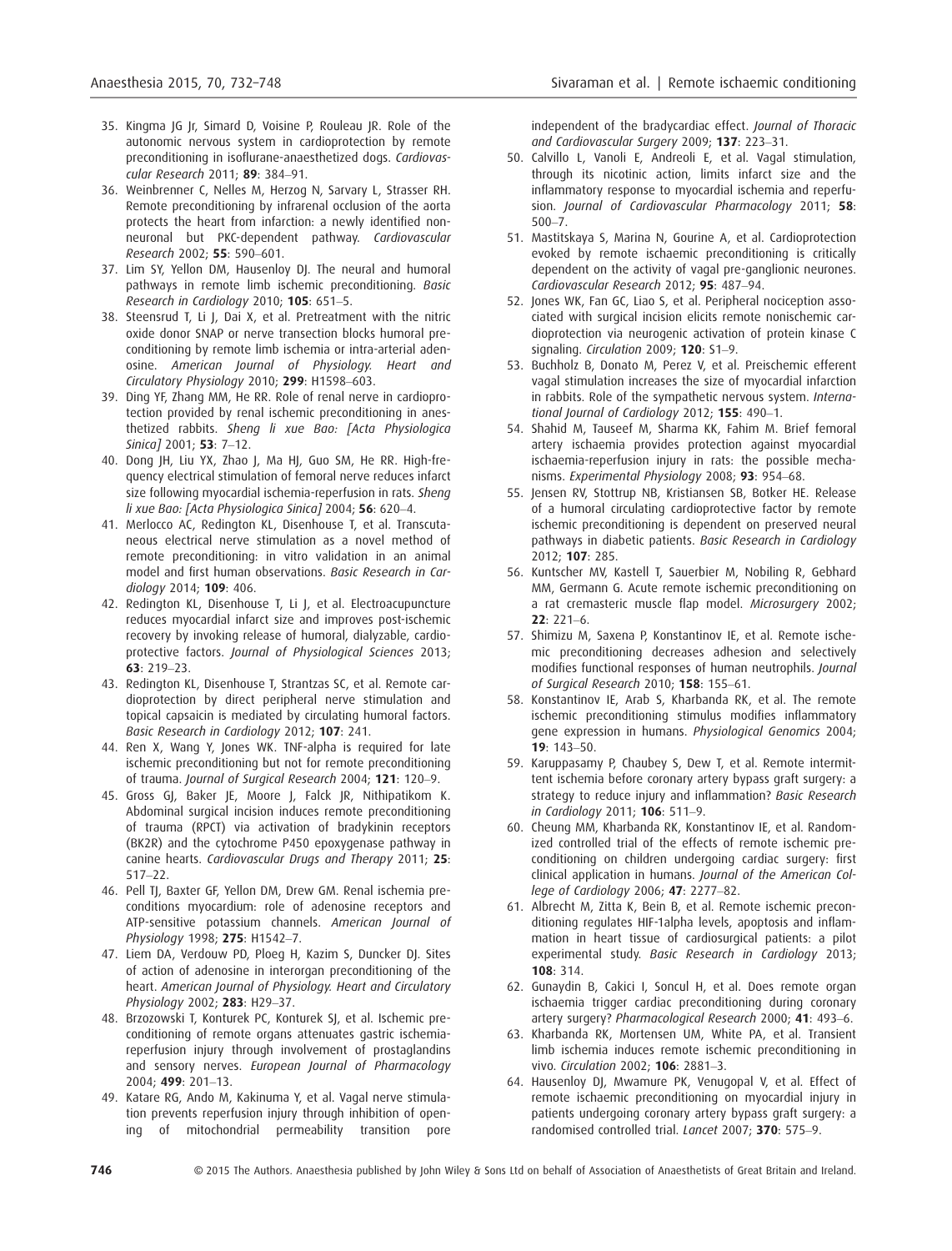- 65. Thielmann M, Kottenberg E, Kleinbongard P, et al. Cardioprotective and prognostic effects of remote ischaemic preconditioning in patients undergoing coronary artery bypass surgery: a single-centre randomised, double-blind, controlled trial. Lancet 2013; 382: 597–604.
- 66. Venugopal V, Hausenloy DJ, Ludman A, et al. Remote ischaemic preconditioning reduces myocardial injury in patients undergoing cardiac surgery with cold-blood cardio- $\overline{p}$  plegia: a randomised controlled trial. Heart 2009: **95**: 1567–71.
- 67. Thielmann M, Kottenberg E, Boengler K, et al. Remote ischemic preconditioning reduces myocardial injury after coronary artery bypass surgery with crystalloid cardioplegic arrest. Basic Research in Cardiology 2010; 105: 657–64.
- 68. Hong DM, Mint JJ, Kim JH, et al. The effect of remote ischaemic preconditioning on myocardial injury in patients undergoing off-pump coronary artery bypass graft surgery. Anaesthesia and Intensive Care 2010; 38: 924–9.
- 69. Rahman IA, Mascaro JG, Steeds RP, et al. Remote ischemic preconditioning in human coronary artery bypass surgery: from promise to disappointment? Circulation 2010; 122: S53–9.
- 70. Li L, Luo W, Huang L, et al. Remote perconditioning reduces myocardial injury in adult valve replacement: a randomized controlled trial. Journal of Surgical Research 2010; 164: e21–6.
- 71. Wagner R, Piler P, Bedanova H, Adamek P, Grodecka L, Freiberger T. Myocardial injury is decreased by late remote ischaemic preconditioning and aggravated by tramadol in patients undergoing cardiac surgery: a randomised controlled trial. Interactive Cardiovascular and Thoracic Surgery 2010; 11: 758–62.
- 72. Wu Q, Gui P, Wu J, et al. Effect of limb ischemic preconditioning on myocardial injury in patients undergoing mitral valve replacement surgery. A randomized controlled trial. Circulation Journal 2011; 75: 1885–9.
- 73. Lucchinetti E, Bestmann L, Feng J, et al. Remote ischemic preconditioning applied during isoflurane inhalation provides no benefit to the myocardium of patients undergoing on-pump coronary artery bypass graft surgery: lack of synergy or evidence of antagonism in cardioprotection? Anesthesiology 2012; 116: 296–310.
- 74. Young PJ, Dalley P, Garden A, et al. A pilot study investigating the effects of remote ischemic preconditioning in high-risk cardiac surgery using a randomised controlled double-blind protocol. Basic Research in Cardiology 2012; 107: 256.
- 75. Kottenberg E, Thielmann M, Bergmann L, et al. Protection by remote ischemic preconditioning during coronary artery bypass graft surgery with isoflurane but not propofol – a clinical trial. Acta Anaesthesiologica Scandinavica 2012; 56: 30–8.
- 76. Hong DM, Lee EH, Kim HJ, et al. Does remote ischaemic preconditioning with postconditioning improve clinical outcomes of patients undergoing cardiac surgery? Remote Ischaemic Preconditioning with Postconditioning Outcome Trial. European Heart Journal 2014; 35: 176–83.
- 77. Thielmann M, Kottenberg E, Kleinbongard P, et al. Cardioprotective and prognostic effects of remote ischaemic preconditioning in patients undergoing coronary artery bypass surgery: a single-centre randomised, double-blind, controlled trial. Lancet 2013; 382: 597–604.
- 78. Bridgewater B, Grant S, Hickey G, Fazal N. National Adult Cardiac Surgery Audit 2010–2011. National Institute for Cardiovascular Outcomes Research, University College London,

2011. http://www.ucl.ac.uk/nicor/transparency/2012/ nacsa (accessed 06/01/2015).

- 79. Pilcher JM, Young P, Weatherall M, Rahman I, Bonser RS, Beasley RW. A systematic review and meta-analysis of the cardioprotective effects of remote ischaemic preconditioning in open cardiac surgery. Journal of the Royal Society of Medicine 2012; 105: 436–45.
- 80. Petaja L, Salmenpera M, Pulkki K, Pettila V. Biochemical injury markers and mortality after coronary artery bypass grafting: a systematic review. Annals of Thoracic Surgery 2009; 87: 1981–92.
- 81. Hausenloy DJ, Candilio L, Laing C, et al. Effect of remote ischemic preconditioning on clinical outcomes in patients undergoing coronary artery bypass graft surgery (ERICCA): rationale and study design of a multi-centre randomized double-blinded controlled clinical trial. Clinical Research in Cardiology 2012; 101: 339–48.
- 82. Meybohm P, Zacharowski K, Cremer J, et al. Remote ischaemic preconditioning for heart surgery. The study design for a multi-center randomized double-blinded controlled clinical trial – the RIPHeart-Study. European Heart Journal 2012; 33: 1423–6.
- 83. Kloner RA, Shook T, Antman EM, et al. Prospective temporal analysis of the onset of preinfarction angina versus outcome: an ancillary study in TIMI-9B. Circulation 1998; 97: 1042–5.
- 84. Kloner RA, Shook T, Przyklenk K, et al. Previous angina alters in-hospital outcome in TIMI 4. A clinical correlate to preconditioning? Circulation 1995; 91: 37–45.
- 85. Sivaraman V, Hausenloy DJ, Wynne AM, Yellon DM. Preconditioning the diabetic human myocardium. Journal of Cellular and Molecular Medicine 2010; 14: 1740-6.
- 86. Chambers DJ, Fallouh HB. Cardioplegia and cardiac surgery: pharmacological arrest and cardioprotection during global ischemia and reperfusion. Pharmacology and Therapeutics 2010; 127: 41–52.
- 87. Sivaraman V, Yellon DM. Pharmacologic therapy that simulates conditioning for cardiac ischemic/reperfusion injury. Journal of Cardiovascular Pharmacology and Therapeutics 2014; 19: 83–96.
- 88. Ali ZA, Callaghan CJ, Lim E, et al. Remote ischemic preconditioning reduces myocardial and renal injury after elective abdominal aortic aneurysm repair: a randomized controlled trial. Circulation 2007; 116: I98–105.
- 89. Iliodromitis EK, Kyrzopoulos S, Paraskevaidis IA, et al. Increased C reactive protein and cardiac enzyme levels after coronary stent implantation. Is there protection by remote ischaemic preconditioning? Heart 2006; 92: 1821–6.
- 90. Hoole SP, Heck PM, Sharples L, et al. Cardiac Remote Ischemic Preconditioning in Coronary Stenting (CRISP Stent) Study: a prospective, randomized control trial. Circulation 2009; 119: 820–7.
- 91. Davies WR, Brown AJ, Watson W, et al. Remote ischemic preconditioning improves outcome at 6 years after elective percutaneous coronary intervention: the CRISP stent trial long-term follow-up. Circulation: Cardiovascular Interventions 2013; 6: 246–51.
- 92. Ghaemian A, Nouraei SM, Abdollahian F, Naghshvar F, Giussani DA, Nouraei SA. Remote ischemic preconditioning in percutaneous coronary revascularization: a double-blind randomized controlled clinical trial. Asian Cardiovascular and Thoracic Annals 2012; 20: 548–54.
- 93. Luo SJ, Zhou YJ, Shi DM, Ge HL, Wang JL, Liu RF. Remote ischemic preconditioning reduces myocardial injury in